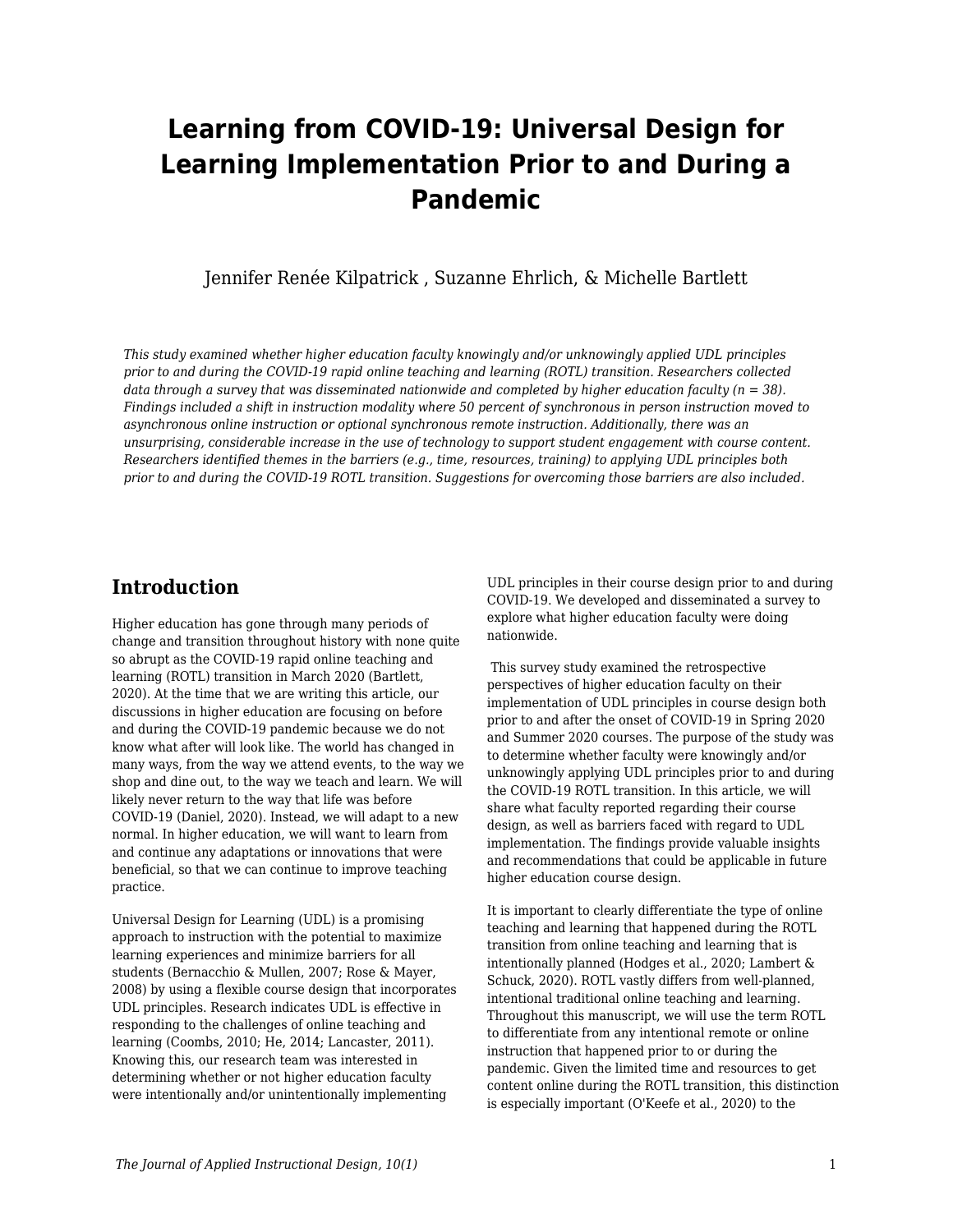findings and interpretation of this research.

## **Universal Design for Learning (UDL)**

UDL is a framework designed to support learners by reducing barriers and maximizing learning by creating equity, and providing an opportunity for all students to achieve (Black, Weinberg, & Brodwin, 2014). It guides the design of instructional goals, assessments, methods, and materials. UDL guidelines "can be applied to any discipline or domain to ensure that all learners can access and participate in meaningful, challenging learning opportunities" (CAST, 2020). The framework is organized according to three principles from CAST (2020): multiple means of engagement, representation, and action and expression. All students, including those with disabilities, can benefit from a course designed with UDL principles because there are less barriers in place (Schelly et al., 2011). While students with disabilities are able to receive accommodations in higher education classrooms, many students do not disclose accommodation needs to the university. According to Dickenson & Gronseth (2020), "UDL involves planning flexibility into curricular design from the outset, recognizing that learners are varied in their learning preferences and capabilities, motivational characteristics, and environmental constraints" (p.1008). This flexibility supports faculty and students in overcoming barriers to teaching and learning through a proactive, rather than reactive, approach. Studies find a positive effect of UDL implementation on both teachers and students with and without disabilities (Davies et al., 2013; Hall et al., 2015; Kumar & Wideman, 2014).

## **UDL & Online**

The majority of UDL implementation and research has been done in the context of face-to-face K12 environments. However, with the continued acceleration of online course design in higher-education environments, UDL has recently been seen as valuable in shaping online course design. Quality Matters (QM™), a certifying body of online course design structures, recently added UDL as a measure in their primary evaluation tool (Robinson & Wizer, 2017). While QM has contributed to the spotlight on consideration for UDL in online course design and delivery, not all courses undergo review. Therefore, online courses are not necessarily assessed for the presence of UDL principles. Al-Azawei, Serenelli, and Lundqvist (2016) note while UDL adoption cannot address all the obstacles of online learning, "using multiple means of representation, expression, and engagement can motivate learners to achieve their learning goals more effectively and enjoyably" (p. 52).

When designing and delivering higher education online coursework, there are several considerations that are important. Chertoff and Thompson (2020) created a list of best practices for online instruction. Many of these practices are related to UDL principles and keeping students' needs at the forefront. While Chertoff and Thompson write with K12 education in mind, three important steps that higher faculty can employ to make sure that student needs are taken into account. First, it is vital for faculty to provide opportunities for students to share their experiences and needs and for instructors to engage in empathetic listening to make sure that students feel understood, heard, and connected (Baran & AlZoubi, 2020). Second, instructors should check in frequently for understanding (O'Shaughnessy, 2020). Finally, faculty should give students ample opportunities to reflect on their learning (Costa & Kallick, 2008). Chertoff and Thompson (2020) also recommend considering motivational design principles and communicating frequently and flexibly, both of which are relevant to higher education teaching and learning.

## **UDL and Faculty**

One of the most significant gaps in UDL research is an understanding of the applicability of the framework (Al-Azawei et al., 2016). Instructors from disciplines outside of education and psychology are largely not aware of UDL principles and may not know how to implement the framework in their discipline. While UDL is still relatively new in the higher education setting, Black, Weinberg, and Brodwin (2014) found that familiarity with UDL is not significantly correlated with implementation of UDL principles. In fact, they found that some faculty were implementing UDL principles unknowingly. However, research has identified training, resources, and time as critical factors to the successful implementation of UDL (Fovet, et al., 2014; Tobin, 2018). These factors may be helpful in overcoming barriers to UDL implementation.

Faculty experience a number of barriers to UDL integration in designing online teaching and learning (Chapko, 2017). According to Kumar and Wideman (2014), preparing multiple means of representation or grading learner achievement in a UDL-inspired course design requires more time than traditional courses. Therefore, it is not surprising that time (lack thereof) is often a major barrier for faculty consideration of UDL implementation (Green, 2019). Another potential barrier is the lack of UDL training and/or resources. Haynes (2020) found that implementation is more effective when well-documented strategies for implementing UDL in online courses is available indicating a need for faculty to have clear examples for how to implement UDL in their discipline. It is important to note that faculty members cannot be the only catalyst for UDL integration in higher education. Administration and students must also become knowledgeable in understanding the value of and advocating for UDL use in support of learning design (Kramer, 2019).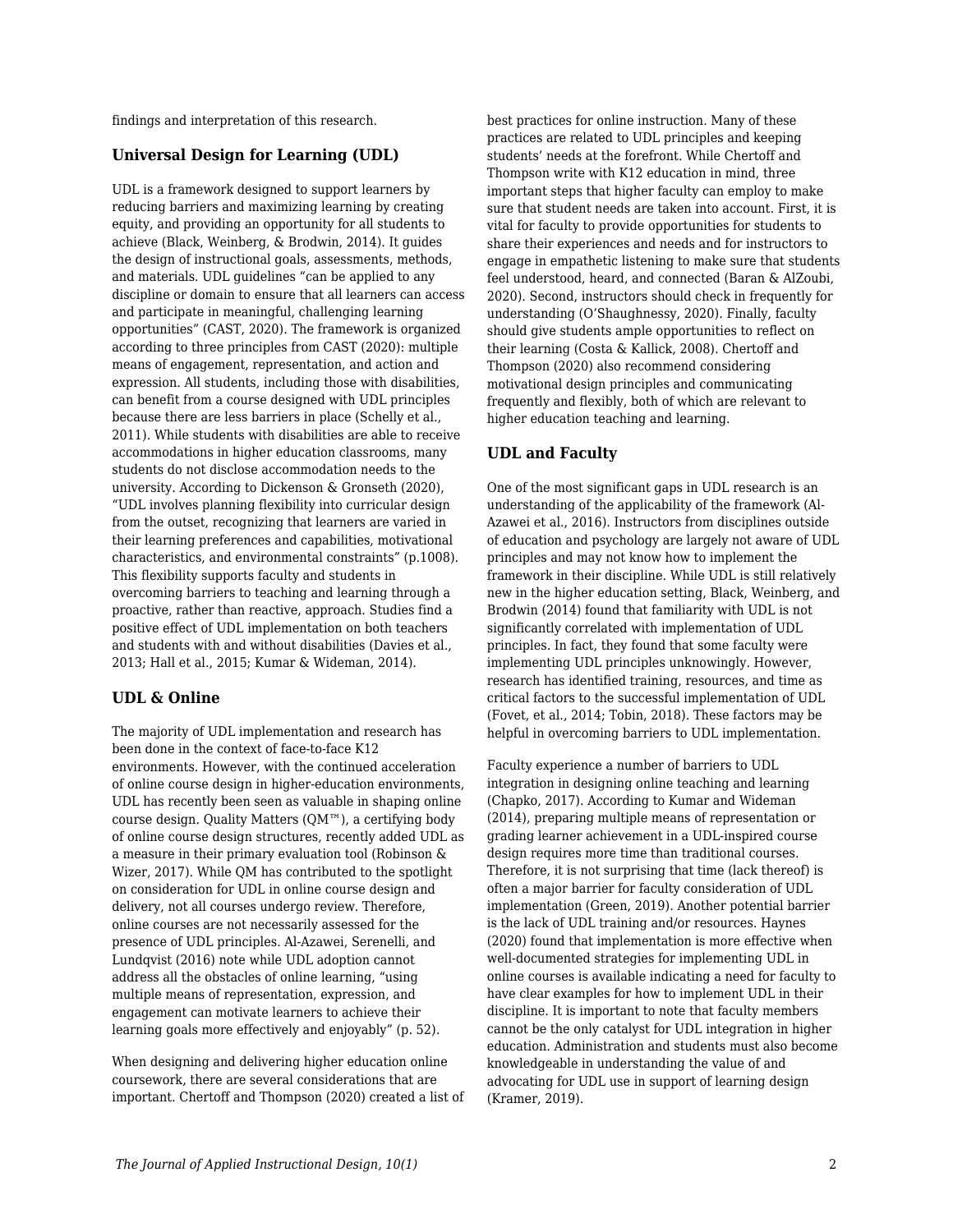### **UDL & Resistance**

Another gap in the research on UDL is examining whether there is actual resistance to implementation of UDL principles. LaRocco and Wilken (2013) surveyed higher education faculty and found they were at a stage of concern (Hord et al., 2006) that centered on themselves for each of the principles of UDL. In other words, "individuals are most often thinking about how an innovation will affect them personally, and what is required on their part in terms of effort, time commitment, and knowledge and skill development" (p. 9). They concluded that non-users were likely due to a lack of campus-wide initiatives and the limited research on application in postsecondary settings. Fovet (2018) suggests there is resistance and that the resistance is related to technology integration. He asserted "UDL becomes almost mythically feared because teachers assume that a mastery of technology is required before one can use and implement the framework" (p. 8). Naturally, training in UDL and technology supports integration of UDL; however, existing structures may not have values embedded to support the mindset and action of UDL implementation across an institution. There needs to be a systematic institutional approach for implementation to be successful. Fovet (2018) found that schools in Canada attempted the following approaches to respond to barriers, including resistance: ecological context mapping, top-down and bottom-up implementation, communities of practice, demystifying the role of technology, focusing on sustainability, and strategic planning.

## **Purpose**

While there is an ongoing demand for further research on the implementation of UDL, suddenly now there is an additional need to examine the impact of COVID-19 on implementation of UDL principles. We hypothesized the ROTL (Bartlett, 2020) course delivery impacted the ways in which faculty approached engagement, representation, and action and expression in higher education courses. This study examined these impacts via a retrospective faculty perspective. Faculty, many of whom were not experienced with online teaching, suddenly and unexpectedly encountered a number of new instructional design challenges as they adapted instruction to an online format for the remainder of the Spring 2020 semester and into the Summer 2020 semester.

Although the Centers for Disease Control and Prevention (CDC) publishes recommendations on school preparedness for pandemic flu (CDC, 2017), schools, both K-12 and higher education institutions, were underprepared for the sudden instructional impacts of the COVID-19 pandemic (Bartlett & Warren (2021). Many higher education institutions have documented plans for

the continuity of education during a pandemic. In fact, it is often referenced in course syllabi. While institutions have not faced a pandemic with this level of impact in the last century, they did have opportunities to learn from past pandemics, including the H1N1 pandemic in 2009.

The Center for Infectious Disease Research and Policy (CIDRAP, 2010) published a report on lessons learned from twelve universities during the H1N1 pandemic. The report identifies the lessons learned and actions and challenges ahead. CIDRAP outlines that institutions prepare for flexible modification of attendance policies and provide "distance learning," and the report emphasizes developing distance learning capabilities in some institutions, including teaching strategies, faculty preparation, and information technology infrastructure. Similar to CIDRAP (2010), we aim to document lessons learned from this pandemic and discuss potential challenges and responses in the future. The purpose of this study was to examine implementation of UDL by higher education faculty, exploring whether knowledge of UDL principles and strategies better prepares faculty to provide instruction and continuity in the event of future pandemics or emergencies.

## **Methods**

In this study, we collected data using an open-ended survey and analyzed data using qualitative analysis methods. The survey, developed by the research team, was distributed through various instructional design and higher education networks using listservs and social media to capture a wide-range of participants. The survey, which consists of a total of 14 questions, was designed to gather data on course modalities, application of UDL principles, and perceived barriers to the application of UDL principles through questions regarding pre- and post-COVID-19 instructional practice. In August 2020, participants were asked to reflect on their Spring 2020 and Summer 2020 courses, to consider their instruction prior to and during the COVID-19 ROTL transition, and to answer the questions accordingly. The following primary research questions guided both the development of the survey and the analysis of the data:

- 1. How did higher education faculty engage students with course content pre- and post-the onset of COVID-19?
- 2. How did higher education faculty represent course content pre- and post-the onset of COVID-19?
- 3. How did higher education faculty assess students' knowledge/understanding of course content preand post-the onset of COVID-19?
- 4. What barriers do higher education faculty report around implementation of UDL principles during course design and development both pre- and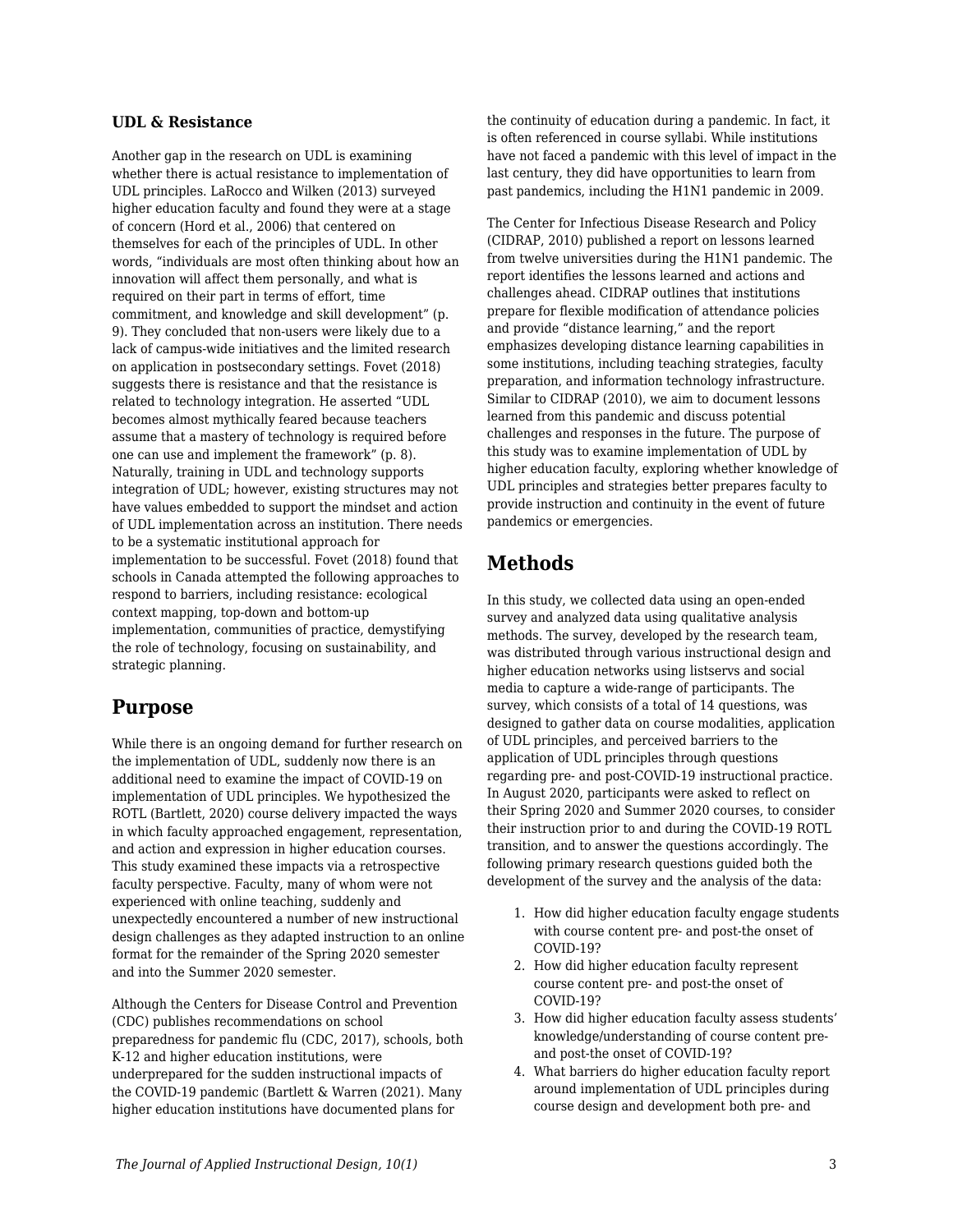## **Instrumentation**

 The online survey was designed by the researchers to examine higher education faculty perceptions about UDL prior to and during the COVID-19 pandemic that caused many instructors, who were inexperienced in online teaching and learning, to shift rapidly to teaching in online environments. The online survey, which can be found in the Appendix, consisted of a total of 14 questions organized into seven sections. The first section consisted of two multiple-choice questions about the course format prior to and during COVID-19. The second section included only 1 question, which asked whether or not faculty used UDL in their courses prior to and during COVID-19. After completing section two, participants were provided with a definition of UDL. In sections three through six, they were asked to respond to nine openended questions that were grouped into sections according to the constructs being examined in the four research questions: *engagement, representation, action and expression,* and *barriers.* We chose to use an openended question design for the questions because of the disadvantages of leading participant responses with a closed question design (Krosnick, 1999). Prior to each of these sets of questions, participants were provided with definitions of the construct being examined in the section. In section seven, participants were asked to respond to two multiple choice demographic information questions to provide the research team with context for their responses.

#### **Data and Participants**

Faculty from four-year higher education institutions were invited to participate in the study through purposeful sampling. The survey was administered via Google Forms, and participants were asked to give informed consent prior to beginning the survey and provided with contact information for the researchers. A total of 41 participants began the survey; however, only 38 participants completed all questions in the survey. These 38 participants were used in the analysis. Table 1 provides information regarding the participants' course modality prior to and during COVID-19 instruction. The survey question allowed for multiple responses by participants to indicate the various formats they taught their courses. As a result, there is overlap in the responses, and the numbers for each modality add up to a total ( $n = 53$ ;  $n =$ 39) that is greater than the total number of participants  $(n = 38)$ .

Table 1

Modality of Instruction

|                                | Pre<br>COVID-19 | <b>During</b><br>COVID-19 |
|--------------------------------|-----------------|---------------------------|
| <b>In Person</b>               | 30              | N/A                       |
| Online Asynchronous            | 15              | 19                        |
| Required Online<br>Synchronous | 2               | 13                        |
| Optional Online<br>Synchronous | N/A             | 15                        |
| Hybrid                         | 6               | N/A                       |
| Other                          |                 | 2                         |

Prior to the pandemic a majority  $(n = 30)$  of participating faculty taught some or all in-person courses. During the pandemic, a portion of these faculty members  $(n = 11)$ transitioned to required attendance synchronous online learning, half  $(n = 15)$  transitioned to optional attendance synchronous online learning sessions, and the remaining  $(n = 4)$  transitioned to asynchronous online learning. While the majority of participants ( $n = 27$ ; 71%) indicated that they believed they did apply UDL principles both before and during the pandemic, some participants  $(n =$ 5; 13%) indicated that they did not know what UDL was.

Because course-level and course size impact course design, we also asked about these topics to provide context for the participants' responses to the questions about UDL principles. Participants were asked (see Figure 3) to indicate the level of students they primarily taught (i.e., freshman, sophomore, junior, senior, masters, doctoral, other). Participants were permitted to select more than one response, so there is overlap in the following participant responses: 19 (50%) taught freshmen, 18 (47%) taught sophomores, 16 (42%) taught juniors, 15 (39%) taught seniors, 11 (29%) taught Masters students, 6 (16%) taught doctoral students, and 2 (5%) taught other (e.g., JD, MD) students. See Figure 1.

Figure 1

Level of Course(s) Taught



Participants were also asked about the size of their courses. Again, because participants were able to select more than one response, there is overlap in the responses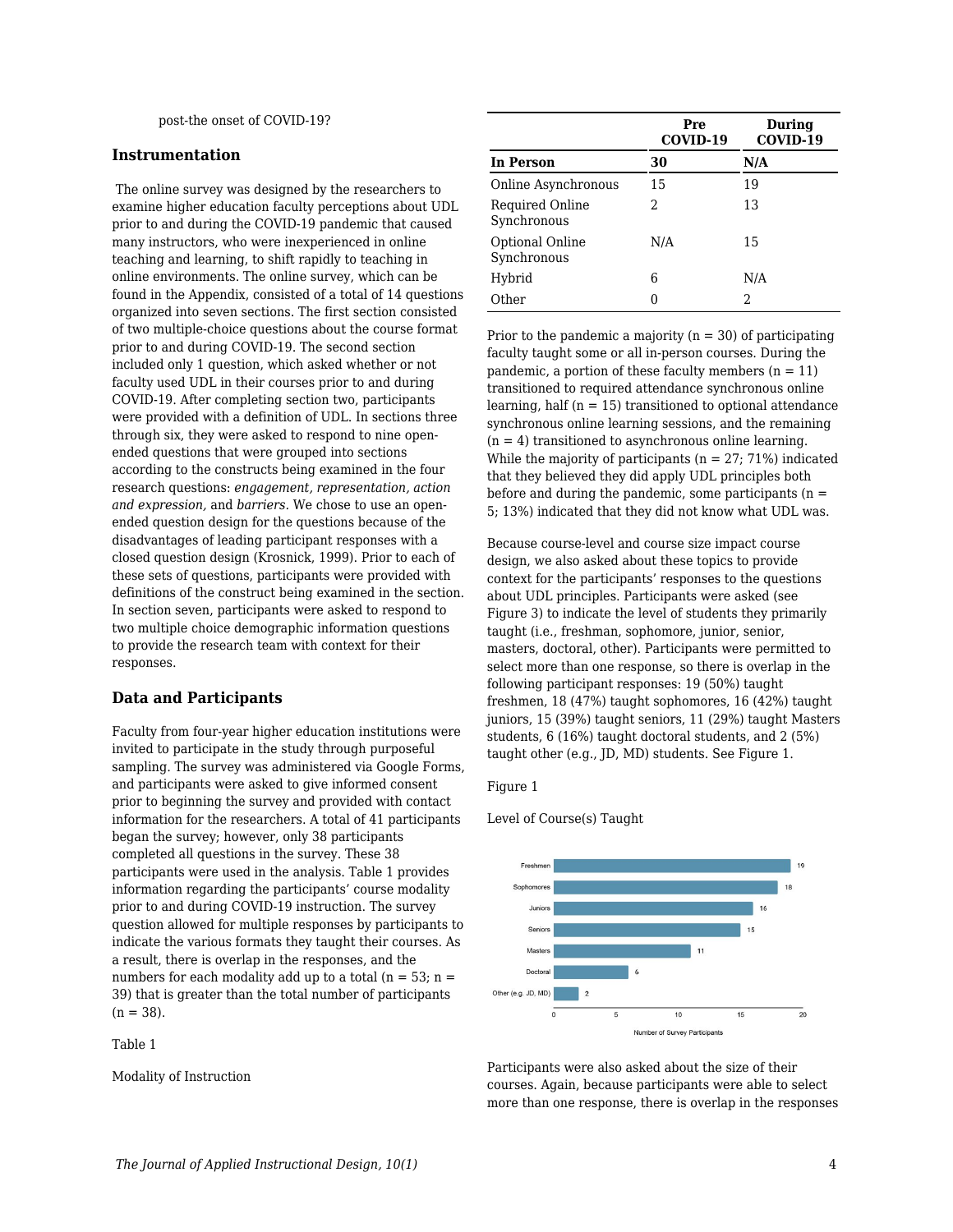that follow: 25 (66%) taught courses of 25 students or less, 15 (39%) taught courses of 26-50 students, six (16%) taught courses of 51-100 students, and four (11%) taught courses of over 100 students. See Figure 2.

#### Figure 2

Average Course Enrollment Size(s)



## **Data Collection and Ethical Considerations**

Data was collected for several weeks at the beginning of the Fall 2020 semester. We used purposive volunteer sampling in order to not limit the data findings by geography, discipline, or institution-type. Higher education faculty teaching in Spring 2020 at any type of four-year institution (e.g., state college, public university, private university) were eligible to participate. Survey recruitment was done via higher education organization listservs as well as relevant social media groups. The recruitment statement contained information regarding the IRB approval, the study, and the research team, along with a link to the survey created on Google Forms. Participants provided informed consent prior to beginning the survey and were not contacted for followup. The survey was intentionally designed to take approximately 10-15 minutes to complete, knowing higher education faculty are limited in the time they have to participate in survey research.

## **Data Analysis**

Data was read in its entirety by all three researchers before applying a manual, open, qualitative coding process in Google Sheets. We began with using open coding (Strauss, 1987; Strauss & Corbin, 1990) examining the responses for the set of questions in each section to identify the differences between the pre- and post-COVID-19 responses for each participant. We then used the differences in the participants' responses to create both descriptive and in-vivo codes (Saldana, 2016). In subsequent rounds of analysis, we identified patterns in the data (Miles & Huberman,1994) and collapsed similar codes into categories (Lincoln & Guba, 1985). Throughout all rounds of analysis, all three researchers

engaged in analysis of the data and met several times to understand varying perspectives, illuminate blind spots, and develop a group consensus (Harry et al., 2005). Triangulation (Patton, 1999) was used to establish credibility and confirmability (Lincoln & Guba, 1985).

## **Findings**

## **Modality**

Upon initial review of the data, responses to survey questions 1 and 2 demonstrated a substantial *synchronous-to-asynchronous shift* in instructional modality pre-COVID-19 instruction to during COVID-19 instruction. Of the 38 participants, 30 taught face-to-face prior to the pandemic. Of these 30 instructors, 15 moved to a required synchronous online format, 11 moved to an optional synchronous online format, and four moved to an asynchronous online format. Roughly half of the instructors who originally delivered synchronous instruction moved from required weekly synchronous interaction with students to primarily asynchronous interaction with students. This notable shift potentially impacts engagement, representation, and action and expression as a result of COVID-19 (Smith, 2020). Because we did not ask what was required or suggested by participants' institutions, it is unknown whether these modality decisions were made by institutions, faculty, or a combination of the two.

#### **Engagement**

RQ1: *How did higher education faculty engage students with course content pre- and post-the onset of COVID-19?* Faculty identified various instructional methods for representation of content pre-COVID-19 such as whole group discussion, small group discussion, discussion boards, group activities/projects, practice/demonstration of skills, and presentations. The majority of participants indicated distinct changes in the strategies used to engage students during COVID-19. In examining the changes made in the engagement strategies used by faculty after the onset COVID-19, there was an unsurprising substantial increase in engagement through technology. See Table 2.

### Table 2

Methods Used Pre and Post Onset of COVID-19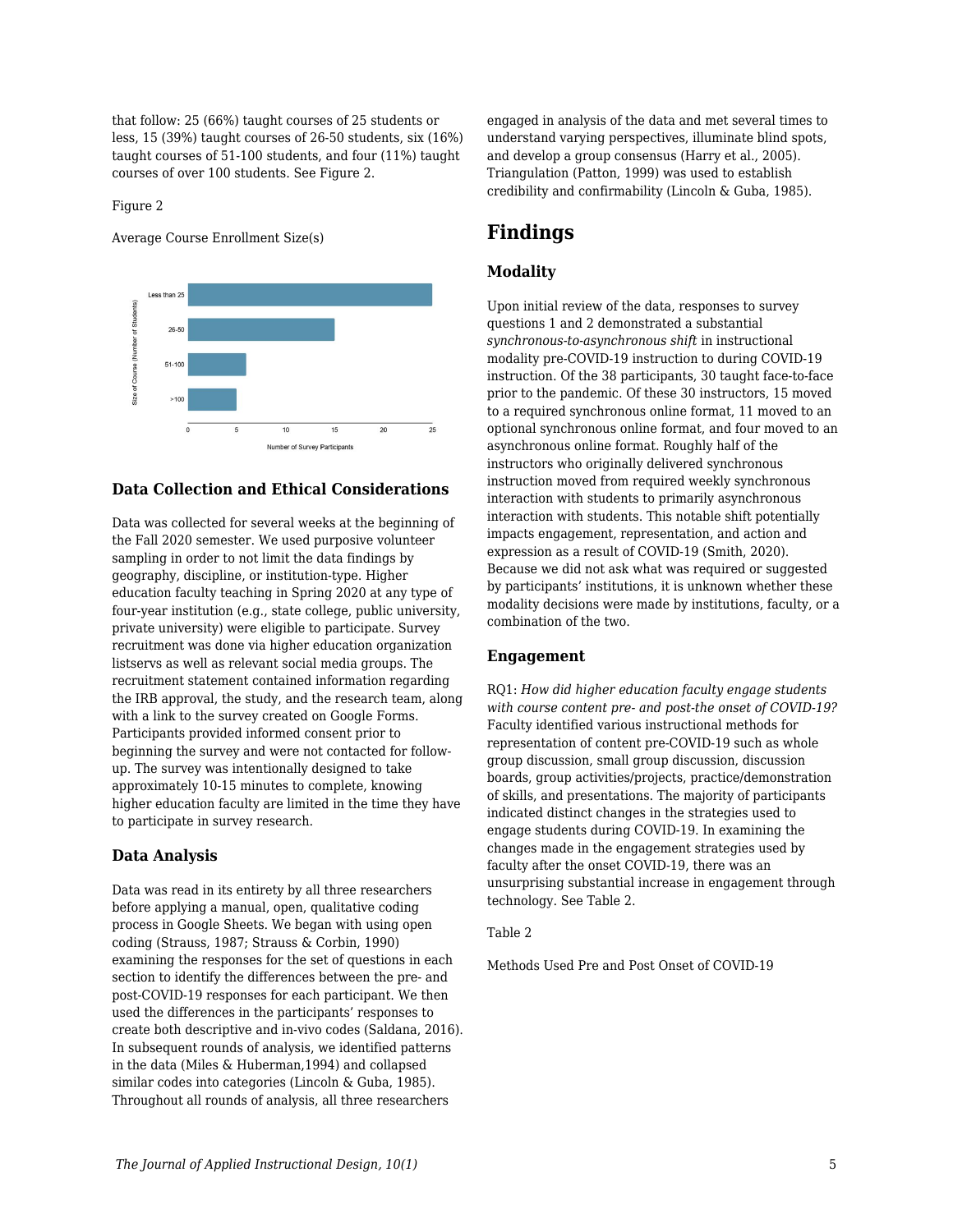| Principle              | <b>Methods Reported</b>                                                                                                                                                                                         | <b>Changes</b><br>during<br>COVID-19                                                                                                                                                                                                                                  |
|------------------------|-----------------------------------------------------------------------------------------------------------------------------------------------------------------------------------------------------------------|-----------------------------------------------------------------------------------------------------------------------------------------------------------------------------------------------------------------------------------------------------------------------|
| Engagement             | • Whole Group<br><b>Discussion</b><br>• Small Group<br><b>Discussion</b><br>• Discussion Boards<br>• Group<br><b>Activities/Projects</b><br><b>Practice/Application</b><br>of Skills<br>• Presentations         | • Majority<br>indicated<br>distinct<br>changes<br>• Increased<br>use of<br>technology<br>• Increased<br>use of<br>discussion<br>boards<br>• Use of<br>breakout<br>rooms, virtual<br>polling, wikis,<br>and chat<br>features                                           |
| Representation         | $\cdot$ Lecture<br>• Discussion<br>• Assigned Readings<br>• Videos<br>• Slides<br>Handouts/Worksheets<br>• Writing on Board<br>• Interaction/Practice<br>• Attention to<br>accessibility                        | • Approximately<br>half indicated<br>changes<br>• Methods were<br>eliminated,<br>added, and/or<br>replaced<br>• Increased<br>attention to<br>accessibility<br>• Use of videos,<br>podcasts, video<br>conferencing,<br>and narrated<br>screencasting                   |
| Action &<br>Expression | • Quizzes<br>• Exams<br>• Application & Skills-<br><b>Based Assignments</b><br>• Written Assignments<br>• Reflection<br>Assignments<br>Presentations<br>• Discussion Boards<br>• Projects (Group &<br>Research) | • Approximately<br>half indicated<br>changes<br>• Most common<br>change was the<br>elimination or<br>replacement of<br>exams and<br>skills-based<br>assignments<br>· Some added<br>assignments<br>• Some<br>provided of<br>options for<br>assignments/<br>assessments |

Prior to COVID-19, participants indicated that discussions took place in whole groups and small groups via face-toface conversations, discussion boards, and Facebook groups. During COVID-19 there was increased mention of discussion board use. Participants also noted the use of breakout rooms, virtual polling, and chat features to engage students in whole group and small group discussions (Lowenthal et al., 2020). One participant used the chat feature and mentioned less engagement post-COVID-19. Another participant chose to eliminate discussion, but added individual student conferences. While one participant eliminated group activities, most faculty indicated that group activities were still conducted with the support of breakout rooms, wikis, and other digital collaboration tools. Additionally, one participant noted adding group activities post-COVID-19. Although one participant mentioned reducing the scope of group projects, most participants indicated the same level of group projects and skills-based learning, and one faculty member added more "hands-on project-based learning opportunities." One participant noted that live demonstrations were replaced by virtual demonstrations (i.e., via telepractice).

It is not surprising that the use of technology emerged as a significant change noted from pre-to post-COVID-19, as faculty needed to use technology to accomplish the same types of engagement they used prior to COVID-19 (Johnson et al., 2020). Participants provide insight into *how* technology tools can be used for engagement purposes. One participant wrote:

I think that the engagement aspect post COVID-19 also required me to have extra flexibility as STUDENTS transitioned. Just because \*I\* knew about all of this did not mean \*they\* did and I found that students (across the board for different delivery types) needed a lot of grace in their transition. I had to remember that everyone was learning FROM a different place (both metaphorically and physically) than they may have been accustomed to (just as I was teaching from a different place in the same way).This fluidity of my teaching and acceptance of them made a big difference to the students (based on their feedback and continuation of the course post COVID-19).

The effort of faculty to quickly adapt and incorporate new technologies was noted in their use of Zoom, Team, and other platforms not only to host class sessions, but also to connect with students one-on-one for meetings and debriefings. Technology was a bridge for learning and a means of engaging with students. Without technology the same methods of engagement would not have been possible. While this highlights synchronous connections, asynchronous video also provides an alternative for engagement as highlighted in the study on moving beyond Zoom by Lowenthal et al. (2020).

## **Representation**

RQ2: *How did higher education faculty represent course content pre- and post-the onset of COVID-19?* Faculty identified various instructional methods for representation of content prior to COVID-19 such as lecture, discussion, assigned readings, videos, slides, handouts/worksheets, writing on a board, and interaction. Additionally, attention to accommodations and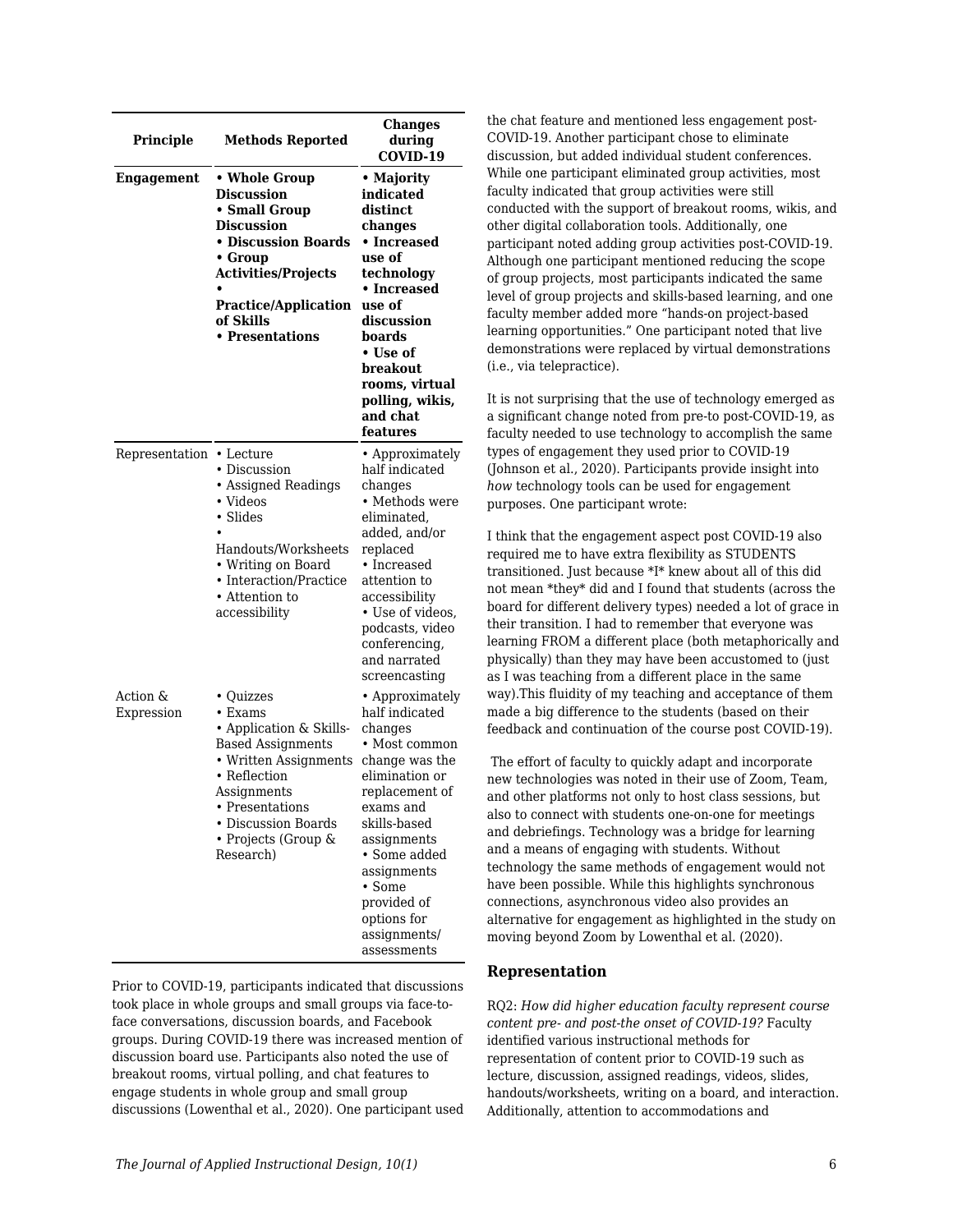accessibility was noted by several participants who taught online pre-COVID-19 (Smith, 2020). For example, faculty used closed captioning, American Sign Language (ASL) translations, and alt-text for images. These additions made their content more accessible for English Language Learners, as well as students who are deaf, hard of hearing, and/or visually impaired. Participants also included some responses to these questions that were related to engagement (i.e., RQ1) both individually and in groups. For example, they noted "exercises to apply the knowledge" and "group work to work on example problems." See Table 2.

Approximately half of the participants indicated that there was no change in the representation of course content after the onset of COVID-19. Other participants indicated that they had eliminated, added, or replaced representation strategies previously used (Johnson et al., 2020). For example, two participants eliminated discussion. However, two participants added online discussion forums. Participants also added videos, podcasts, video conferencing, and narrated screencasting. Some participants also indicated attention to accommodations and accessibility. For example, they provided slides and recordings of synchronous lectures. One instructor indicated that labs were replaced by videos, simulations, and animations. This demonstrates the potential for establishing digital resilience in learning from the pivot and what will last beyond this remote and online learning event (Baghat & Kim, 2020).

## **Action and Expression**

RQ3: *How did higher education faculty assess students' knowledge/understanding of course content pre- and post-the onset of COVID-19?* Participants noted the use of the following primary methods of action and expression in their courses: quizzes, exams, application and skills-based assignments, written assignments, presentations, and reflections. Also mentioned were discussion boards, group projects, research projects, and homework. Discussions did not specifically address whether content was designed and easily transferred to the online space, which could have been a contributing factor in the decision-making process for assessments (Chang & Fang, 2020). See Table 2.

In examining the changes from instruction prior to and during COVID-19, we found that approximately half of the participants did not change their assessment methods. For example, one participant used reflective journals/blog posts, quizzes with unlimited attempts, writing assignments, and lesson activities both prior to and during the pandemic. Another reported reflective journaling, quizzes, exams, skill-based assignments both prior to and during the pandemic. Among the participants who made changes, the change most common was

elimination or replacement of exams and skills-based assignments. While many participants chose to move exams online, some eliminated exams. One participant replaced exams with quizzes and open-book assessments. Another participant replaced exams with a skills-based project. Participants were creative in their approach to skills-based assignments. One participant replaced a live practicum with a simulated project. Another participant replaced skills-based assignments with discussion boards.

Some participants added assignments, such as quizzes and self-reflections. Some faculty provided additional choices post-COVID-19. For example, one participant adjusted the assessment format by giving students additional options to demonstrate learning, they wrote "gave students additional options, for example, write a 5 page paper or create a 10-minute video or podcast that discusses the topic and cites sources. The objectives are the same but the delivery can be to their comfort." Another participant allowed students to do a group/team project, as was originally assigned, or to submit an individual project. In summing up the changes to assessment, one participant wrote, "There was very little change in how I assessed students (it was just a change in how they delivered their knowledge to me)."

### **Barriers and Challenges**

RQ4: *What barriers do higher education faculty report around implementation of UDL principles during course design and development both pre- and post-the onset of COVID-19?* The majority of participants (73%) reported intentionally applying UDL principles both before and during COVID-19; however, in response to survey questions 10 and 11, a majority of participants also listed specific barriers to application of UDL principles both pre-and post-COVID-19, with only five participants reporting no barriers pre-COVID-19 and four participants reporting no barriers post- the onset of COVID-19.

Participants primarily reported a lack of awareness, resources, time, and technology tools as barriers to UDL both before and after the onset of COVID-19. See Figure 3. A total of seven participants indicated unawareness of UDL principles. One participant indicated unawareness mostly. Hadn't sat down and figured out what it would mean in my courses." Nine participants indicated lack of supports/preparedness. Some of these participants there was a "lack of examples," lack of "university guidance," "lack of familiarity with best practices," and "lack of awareness on how best to accomplish UDL in a remote teaching/learning environment."

Insufficient time was the most commonly reported barrier to UDL application both pre-and post-COVID-19. Over half of the participants responded "it's very time consuming" and "I feel like I'm already stretched too thin by just doing the very, very basics." One participant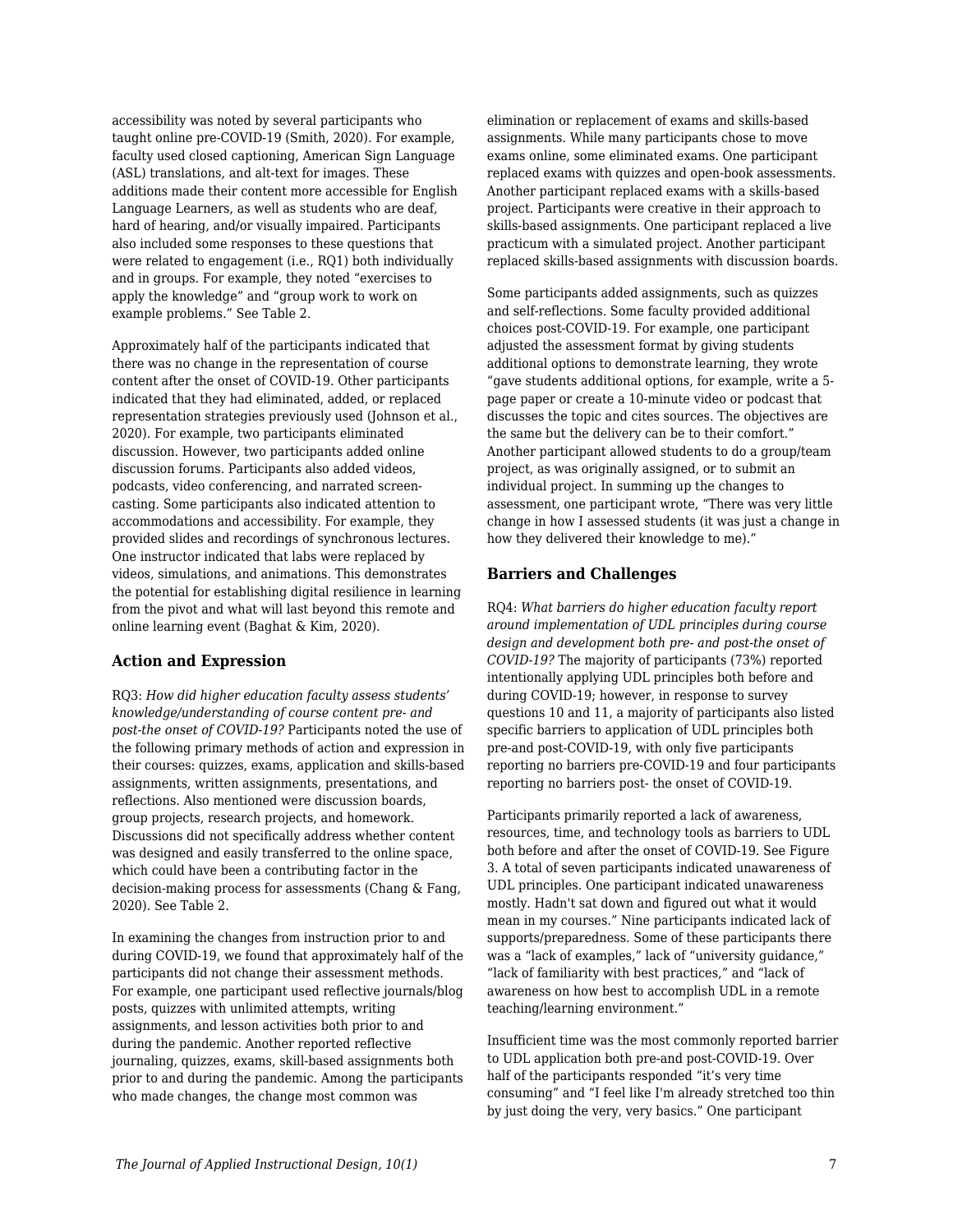replied "it takes time, preferably free of distraction, to think about additional options and opportunities for students to interact with content and express their learning." Another indicated "survival; playing too many roles outside of instructor, both personally and professionally (chief tech officer, chief homeschooler, chief cook and cleaner, chief mentor and emotional support for students)."

Technology was another commonly cited barrier to application of UDL, especially post-COVID-19, with almost one third of participants providing responses related to technology availability. One participant specified a "lack of easily accessible resources (OERs) that were available," while another mentioned a "lack of technology available in F2F classrooms." Post-COVID-19, many participants mentioned additional technology barriers, including student lack of access to high-speed internet and the limitations of platforms (e.g., Zoom) used by their university. This finding was similar to barriers noted in Bhagat and Kim (2020).

#### Figure 3

Barriers: Lack of Awareness, Resources, Time, and **Technology** 



Four participants indicated that they (intentionally) did not attempt to implement UDL. Two of these participants reported that the course had already been designed and they did not make any changes. One reported that the course was "already designed for UDL." However, the other did not explain whether or not the course design applied UDL principles. Additionally, two participants reported lack of desire to implement UDL. One participant wrote, "Never heard of UDL. Sounds like pretty much everything else out there. I have been teaching asynchronously online for 20 years and figured out how to make this work some time ago." Another replied, "I don't know of specific barriers, I tend not to like initiatives like this (and I have already forgotten what it is)."

## **Overcoming Barriers**

While a few participants reported that they have not overcome the barriers, the majority of the participants shared strategies that were successful. We found that these strategies could be organized into the following categories: staying determined/committed, asking for support, engaging in professional development, finding technology solutions, and neglecting other responsibilities. Participants focused their responses on overcoming barriers presented during the ROTL. Many shared responses related to staying determined and committed to engagement, representation, and action and expression. They reported creating new materials and redesigning learning experiences. Additionally, using coping skills and setting attainable goals helped keep them focused and moving forward. One participant revealed "I redesigned the course top to bottom about 5 times as I tried one idea after another to get to the goals I wanted." Another participant mentioned "building up material over time." As one participant pointed out, they had "no choice but to make things happen."

While faculty were able to overcome many barriers with commitment and determination, they also sought support from colleagues. Participants reported reaching out to other faculty and collaborating with others to share resources and tips throughout the ROTL. They mentioned asking for help, talking to colleagues, asking friends, finding new materials through connections with colleagues, and collaborating with team members and a learning designer. These findings are similar to Cutri et al.'s (2020) findings that there is a need among faculty to connect with others for empathetic support. One participant stated "the pandemic has brought together faculty in my discipline from all over the US and other countries. We've shared a wealth of resources with each other including strategies, assignments, OERs and other phenomenal support."

In addition to asking for support from colleagues, faculty also engaged in both formal and informal professional development, often learning informally through participation in social networks (Buckley & Nimmon, 2020). Several participants attended training or workshops and one participant reported "I went to several UDL workshops to get a better idea of how to implement it in my courses." Another revealed "I spent the summer strengthening my hybrid and online teaching knowledge." Others reported searching the internet or using websites to "find tech workarounds" and increase their instructional skills.

Many participants shared that integration of technology helped them overcome barriers. Instructional technology, such as utilizing more discussion boards, online quizzes, and web conferencing allowed faculty to represent course content, engage students, and assess learning through action and expression. Participants reported specific personal or university offered solutions to overcome barriers. For example, one participant replied "I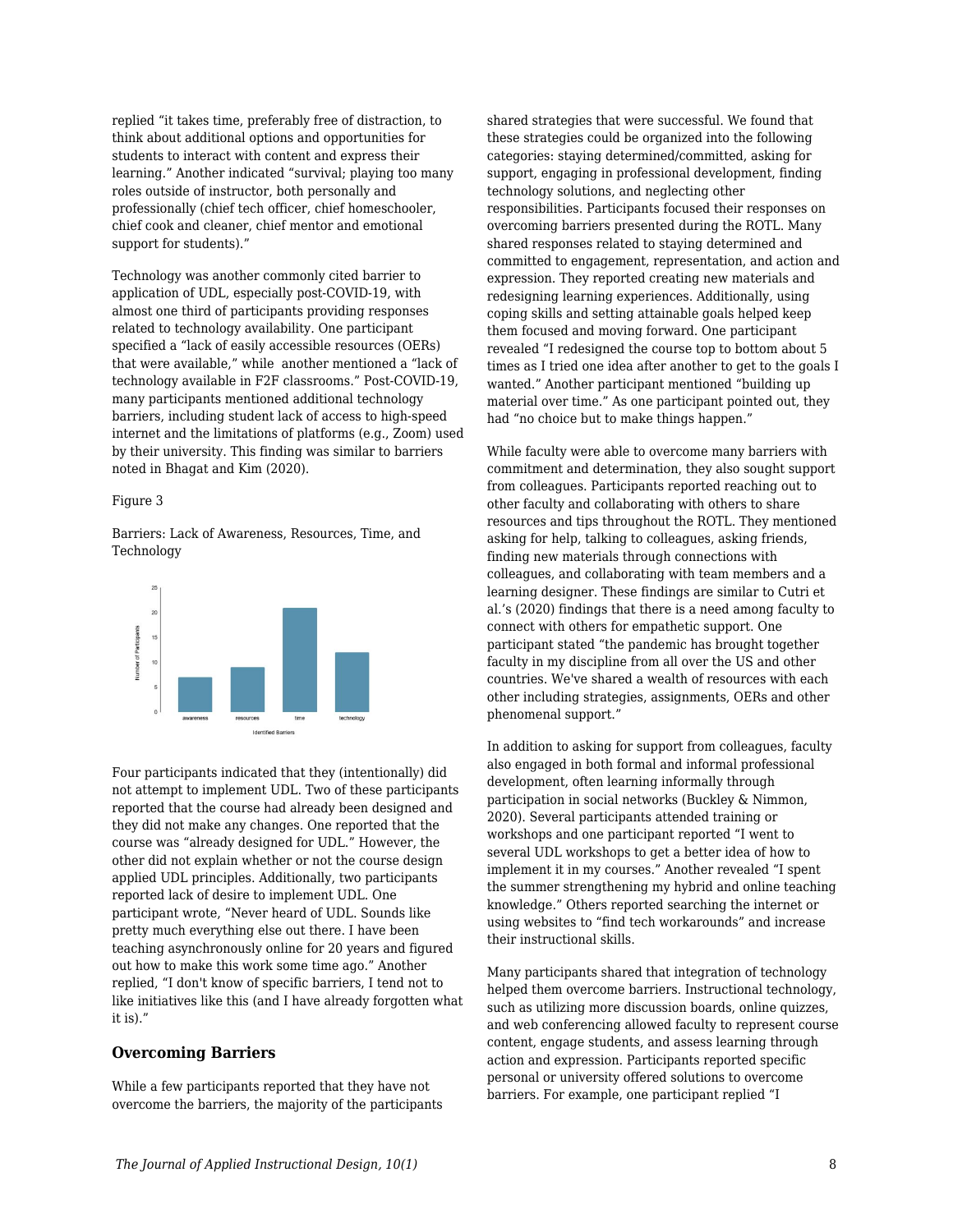purchased some less expensive tech to use over the summer." Another participant reported "we use a streaming service for videos so students don't have to wait to download videos. Our campuses and centers are open with computer access and WiFi for students."

Even with determination, support, professional development, and technology, time remained a significant barrier. Several participants reported not being able to overcome this barrier. Additionally, many participants discussed having to make sacrifices. One participant wrote "I neglected my research." Another replied "I did more work for the same crappy pay." Several mentioned working longer hours. However, one participant revealed, "I let some stuff go/skipped some assignments." Whether the elimination of content and assignments was due to time or re-evaluation of course objectives, it is clear that there was a substantial change in the course design prior to and during COVID-19 (Johnson et al., 2020).

While participants reported the strategies mentioned to overcome barriers, not all barriers seemed to be surmountable. One participant shared "most barriers were structural and beyond my control. I worked to redesign learning experiences to make the barriers irrelevant. This took time, and the time requirement barrier is insurmountable." Additionally, not all participants were interested in making changes. In reference to overcoming barriers, one participant wrote "I did not. I did not wish to." On the other hand, most participants did respond with strategies they had used to overcome barriers or indicated that they had not yet overcome the barriers, which indicates they are still seeking, or expecting, solutions. One participant replied, "For now, (there are) no real solutions yet." Another participant wrote, "I still need to work on it. Another participant responded, "I have not overcome them yet. (It is a) work in progress."

## **Discussion**

The findings of this study were related to modality, flexibility, time, resources, and technology. These were the primary factors impacting both the implementation of UDL and the barriers to the implementation of UDL.

## **Modality and Flexibility**

While we noted the finding of change in teaching and learning modality, what remains unknown is *why* more than half of participants who were originally teaching face-to-face chose not to shift to a required synchronous delivery during the pandemic. A shift in instruction modality from synchronous to asynchronous has a number of implications for the types of engagement, representation, and action and expression strategies that can be implemented (Dickinson & Gronseth, 2020). For

example, while discussion is possible in both modalities, synchronous and asynchronous discussion (in any format) is qualitatively different. After the onset of COVID-19, there was an increased use of discussion boards among study participants. The type of organic verbal conversation that happens in a face-to-face or synchronous online course is quite different from a written conversation that does not happen in real time. Because we did not ask a question about modality decision making, the reason for this shift remains unknown. It may have been the result of an intentional decision (made by the professor alone or in conjunction with students) or it may have been a recommendation or directive given by the institution.

Another consideration of modality is its relationship to accessibility. Considering accessibility could have impacted the choice to use asynchronous or optional synchronous session delivery for some faculty. At the same time, the modality chosen could have knowingly and/or unknowingly impacted accessibility for some faculty and students (Barton, 2020). There was an increase in attention to accessibility and accommodation during ROTL. This indicates that faculty were more aware of accessibility needs during ROTL and were designing instruction with accessibility in mind. This may be why some research has indicated that online teaching and learning can be more effective for students with disabilities (Hall et al., 2015).

A final consideration of modality is its relationship to flexibility. Half of the participants who were teaching face-to-face prior to the onset of COVID-19 moved to an optional synchronous format allowing students flexibility in attendance. Students were able to attend or not attend sessions according to individual needs. Optional synchronous sessions allowed faculty to communicate flexibly, and perhaps more frequently with students, as recommended by Chertoff and Thompson (2020). Also related to flexibility, some faculty reported providing choices in assessment during ROTL. This suggests that faculty were not only more aware of accessibility needs for students with disabilities, but also the need to be flexible and provide options for all students which can impact motivation, engagement, and outcomes.

## **Time & Resources**

The pandemic instigated changes in workload for both faculty and students (Adedoyin & Soykan, 2020). During ROTL, time was clearly a scarce resource for many, with over half of the participants mentioning it as a barrier to UDL implementation. Time also impacted UDL implementation in other ways. The most common change to assessment was the elimination or replacement of exams and skills-based activities. These changes appear to lighten the load for the students or for faculty during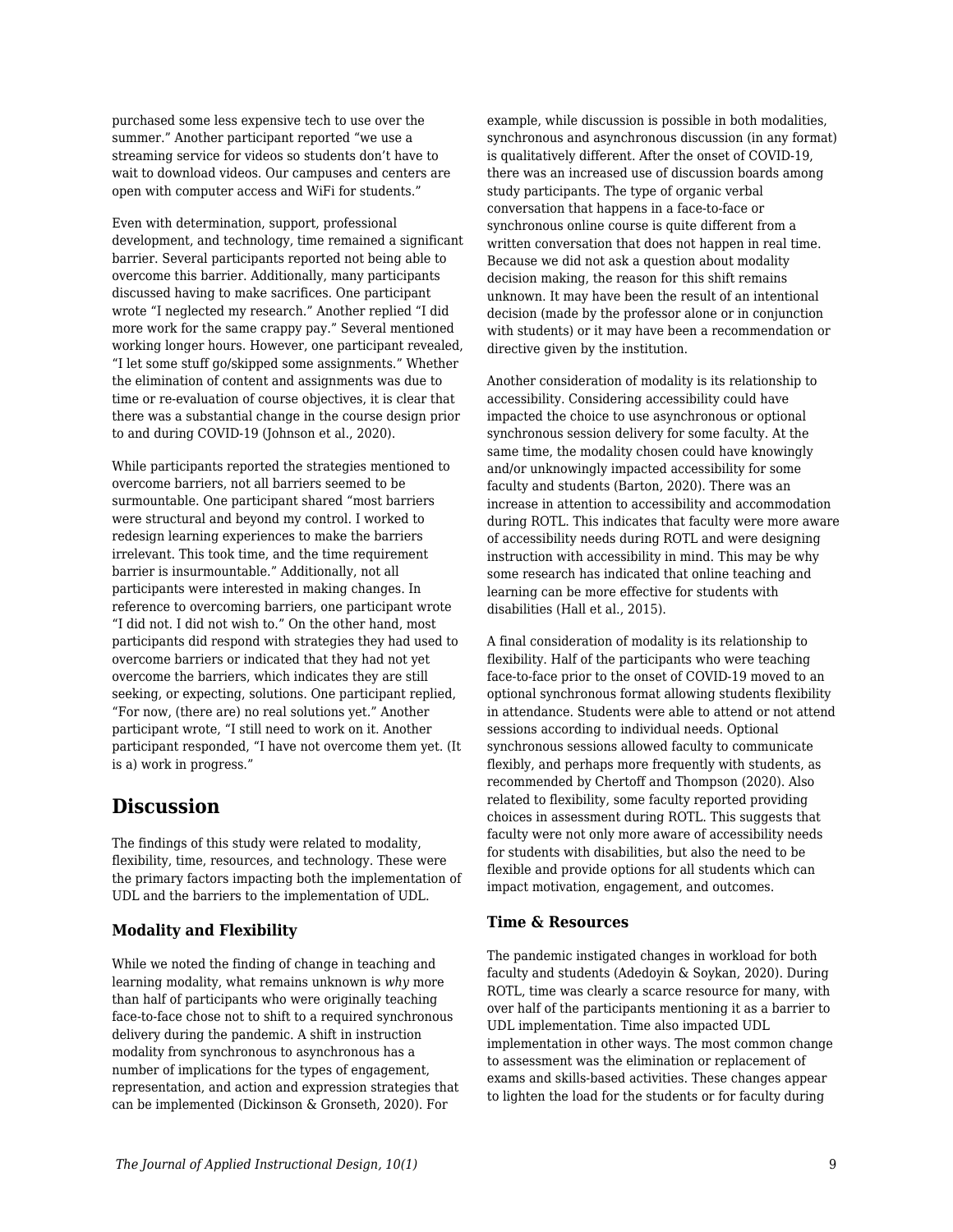this unprecedented time. Faculty have had the time or support to transition exams or skills-based activities to an online format. Additionally, they may have been checking in with students to determine their needs and how to best support and assess their learning (Baran & AlZoubi, 2020).

Another factor related to time is value. tend to devote time to the things that we value. While Black and colleagues (2014) found that familiarity with UDL is not significantly correlated with implementation of UDL principles, indications in our findings reveal UDL implementation was not a priority for those unaware of UDL or unconvinced of the benefits of UDL. These participants did not devote their time to UDL implementation. Instead, they resisted it as similar to a trend rather than a framework for learning, as Fovet (2018) also found.

A few participants noted support and resources offered by the university (e.g., instructional design support, collaboration with peers, etc.) eased the workload required for transitioning to ROTL. Resources mentioned by participants are similar to the approaches that Kovet (2018) reported have been used in K12 settings in Canada. This suggests that faculty at institutions with a support system for implementation from the top-down are better equipped to overcome the barriers to UDL implementation. It also supports the findings that training, resources, and time are critical factors to the successful implementation of UDL (Fovet et al., 2014; Haynes, 2020; Tobin, 2018).

## **Technology**

There was a clear increase in the use of technology in teaching and learning after the onset of COVID-19 (Johnson et al., 2020). This is unsurprising. Because faculty were no longer able to deliver content in person, they were forced to use technology as the vehicle for delivery. Also unsurprising was the finding of a substantial increase in the infusion of technology by the faculty who were teaching face-to-face prior to the onset of COVID-19. These faculty likely had greater demand for creating new course content because courses were not initially designed for the online/remote environment. Of the participants who reported teaching face-to-face prior to the sudden shift to remote teaching and learning, only one participant specifically stated that they used a learning management system (LMS) to supplement the inperson class. While many faculty members were likely using LMS to some extent prior to the pandemic, they did not mention this in their survey responses. This could indicate that they were not using it extensively and taking advantage of all of the features and instead relying on face-to-face opportunities for engagement, representation and action and expression. Therefore, the instructors who

were teaching in person prior to COVID-19 made the largest transition in their instructional practices during the ROTL by considering new ways to represent content and engage and assess students.

Despite the increased use of technology, not all experiences with technology during ROTL were positive. Some faculty noted the limited opportunities for engagement with some technologies they used (e.g., YouTube Live) or the limited access to certain technologies among faculty and students. For example, some students and faculty did not have access to highspeed internet and used hotspots or access to computer devices to access courses through cell phones (Bartlett, 2020). Faculty who did not typically teach online may not have had the financial support to have paid accounts for their courses and their students. As with any situation, not all technologies are created equal, nor the opportunities to choose which technologies to use to delivery course content. The limitations of the technology provided by universities may have contributed to the limited delivery options available to faculty. Coupled with limitations of foundational knowledge of online learning pedagogy, access to technology compounds an already challenging scenario in which faculty were not fully prepared to leverage advanced technologies to support learning. These findings add support for the promise of the intentional strategy of demystifying the role of technology and focusing on technology as the tool and not the driver of UDL (Fovet, 2018).

## **Limitations**

The study had several limitations. First, the study included a small sample size. Although it was disseminated through several networks, the response rate was low. It is probable that the low response rates were due to the saturation of surveys regarding COVID-19 practice within higher education at the time of data collection, as well as limited time faculty have to devote to activities outside of main priorities during the pandemic. More participants could have provided more variety in the responses and additional insights into different experiences. Second, the survey itself included a limited number of questions and did not ask about motivations during decision making. Third, the study only captured the experiences of faculty at four-year year institutions because it was not distributed to additional types of academic institutions (e.g., technical colleges, community colleges) in higher education spaces. Finally, this study focused only on faculty perspectives and does not provide insight into student experiences or perceptions of instruction during COVID-19 ROTL.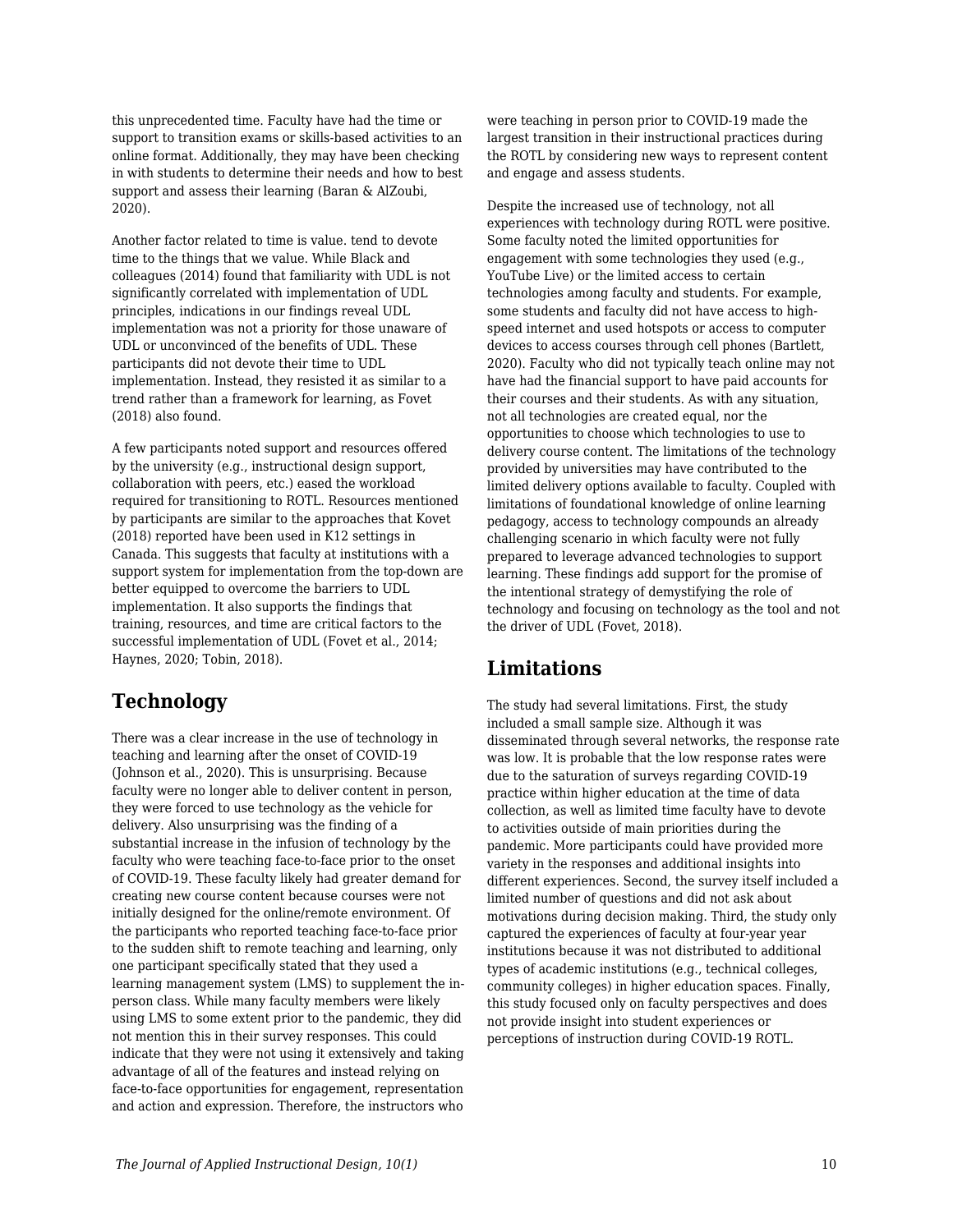## **Implications and Future Directions**

When the pandemic is over, higher education teaching and learning need not return to the way things were prior to the pandemic. Our findings indicate that faculty made changes and overcame barriers to UDL implementation. We can learn from this forced opportunity and continue to use technology to increase UDL implementation, expanding the various means of engagement, representation, and action and expression. Given the findings of this study, we offer several suggestions to incorporate UDL into online course design in the future. This section highlights specific examples of what online instruction designed with UDL principles in mind does and does not look like, provides suggestions for overcoming barriers, and includes recommendations for future research.

## **Non-UDL Vs. UDL Design**

Often courses, whether due to unawareness or resistance, are designed in opposition to UDL principles. Rather than creating avenues for student success, non-UDL design presents undue barriers to student learning and decreases access, outcomes, and validity of learning assessments. Table 3 provides examples demonstrating the differences in non-UDL and UDL design. While Table 3 shows a few examples of how to alter existing course design and deliverables to incorporate UDL principles, there are countless ways to do so. UDL can be adapted and modified for various disciplines and relies on the experimentation of faculty members to advance UDL integration across curricula. It may look different depending on the content, context, and modality of the course.

Table 3

Non-UDL vs. UDL Design

| Principle                                        | <b>Non-UDL</b><br><b>Example</b>                                                                                                                                                                                                                                                                      | <b>UDL Example</b>                                                                                                                                                                                                                                                                                                                                                                                                                                                     |
|--------------------------------------------------|-------------------------------------------------------------------------------------------------------------------------------------------------------------------------------------------------------------------------------------------------------------------------------------------------------|------------------------------------------------------------------------------------------------------------------------------------------------------------------------------------------------------------------------------------------------------------------------------------------------------------------------------------------------------------------------------------------------------------------------------------------------------------------------|
| <b>Multiple</b><br><b>Means</b> of<br>Engagement | <b>Students</b><br>engage in rote<br>learning of<br>information<br>that has been<br>provided to<br>prove memory<br>mastery<br>during quizzes<br>and exams.                                                                                                                                            | <b>Students write or</b><br>record a self-<br>reflection of a<br>course concept so<br>that they can<br>personally apply,<br>evaluate, and<br>synthesize their own<br>learning by<br>considering how the<br>content relates to<br>their own life<br>experiences and<br>context.                                                                                                                                                                                         |
| Multiple Means Important<br>of<br>Representation | course concepts<br>are provided to<br>students<br>through one<br>primary mode.<br>For example,<br>the majority of<br>content is<br>provided via the<br>course<br>textbook.                                                                                                                            | Important course<br>concepts are available<br>to students through<br>various<br>sources/avenues.<br>Images, audio, video,<br>text, and lecture with<br>voice and closed-<br>captioning are used to<br>provide content<br>information to<br>students that they<br>need to meet the<br>course learning<br>objectives.                                                                                                                                                    |
| Multiple Means<br>of Action and<br>Expression    | One large<br>assignment is<br>due at the end<br>of the semester.<br>The instructor<br>provides<br>feedback after<br>the paper is<br>turned in.<br>receive<br>the assignment<br>construction<br>process. The<br>grade and<br>assessment is a<br>one-time<br>snapshot<br>judgment of<br>students' work. | Smaller sections of a<br>paper or project are<br>due throughout the<br>semester and faculty<br>provide feedback<br>along the way,<br>providing scaffolding<br>for students as they<br>complete a cumulative<br>Students did not assignment due at the<br>end of the semester.<br>feedback during The final assessment<br>of the assignment<br>reflects the student's<br>application of<br>feedback and<br>development of<br>knowledge, skills,<br>and/or competencies. |

## **Overcoming Barriers**

This study suggests while the term UDL is widely known among university professors, significant barriers exist to UDL implementation, including awareness, time, resources, and technology. However, if institutions approach UDL implementation using a top-down approach, provide campus-based services (e.g., training,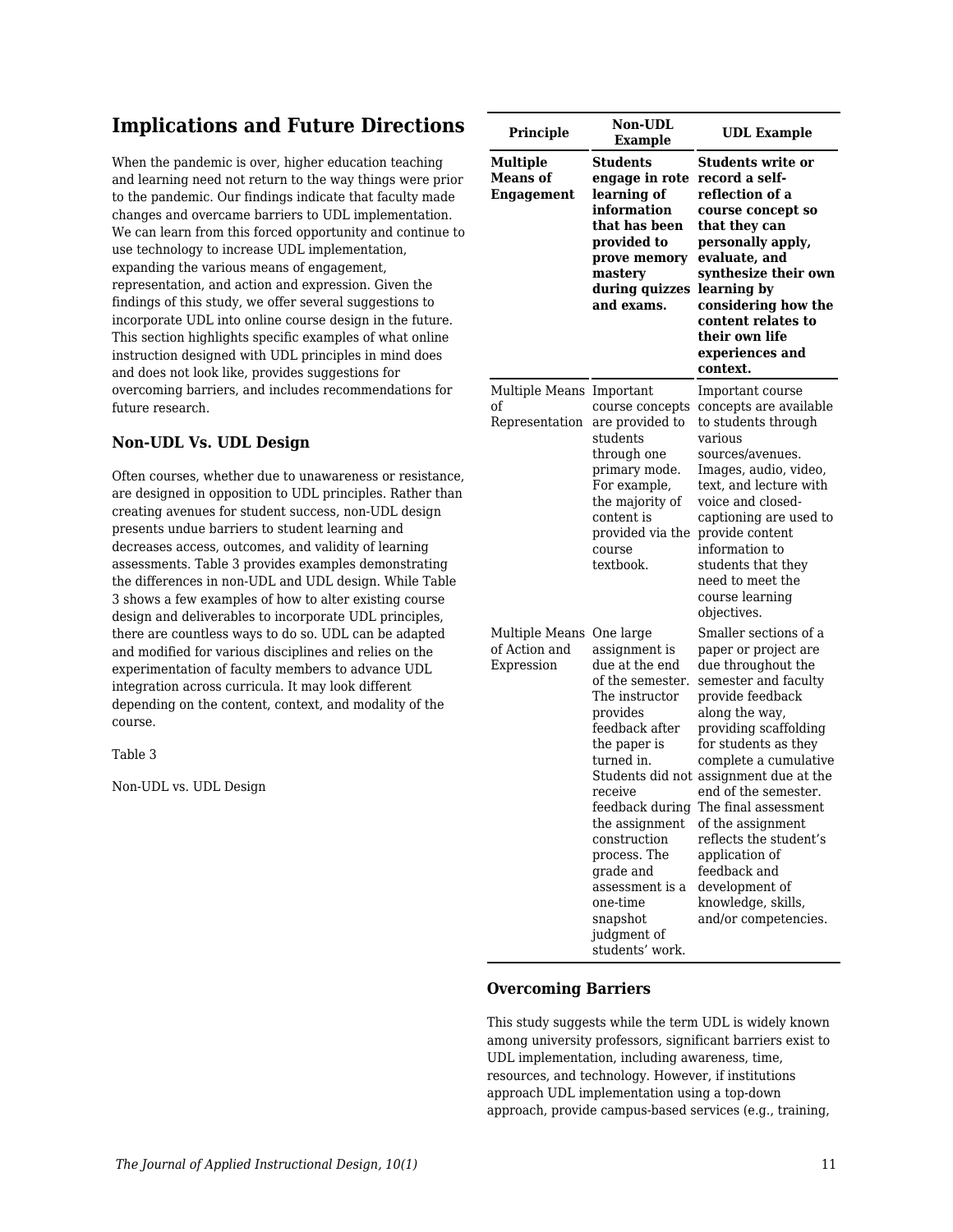instructional design support, implementation examples), and facilitate communities of practice, outcomes will be more successful. Knowing that time is a significant barrier, administration should look for ways to support faculty with instructional designers, graduate assistants, and course load assignments. It will be helpful for institutions to collect information from faculty on what is working in their particular context and amplify success stories. Focus should not be how technology can drive engagement, representation, and action and expression. Instead, faculty should determine which technologies can support types of engagement, representation, and action and expression included in their teaching. Finally, faculty should keep flexibility and accessibility in mind when designing teaching and learning (Dickinson & Gronseth, 2020).

## **Future Directions**

This study leaves several questions to be answered in future research. Because this study examined only faculty experiences and perceptions, a logical next step would be to examine student experiences and perceptions. Within the discussion of instructional modality, we noted that the rationales for choosing specific course delivery options are unknown. There is an opportunity for further research around factors impacting delivery decisions (e.g., institutional requirements, faculty choice, etc.) and how these decisions impact student experiences and outcomes. Additionally, the ways technology hinders or fosters instructional delivery and student success is a topic for future inquiry related to implementation of UDL in higher education courses, including accessibility (or lack thereof) of such technologies. Finally, after COVID-19 instruction, there should be further examination into how current teaching and learning practices during COVID-19 can impact future teaching and learning. As instructional design approaches continue to evolve and faculty continue to employ strategies and technologies used during the pandemic, the implementation of UDL principles post-pandemic need to be explored.

## **Conclusion**

COVID-19 forced a ROTL transition for instructors and learners around the globe in PK12 through higher education institutions. This examination of instructional design in higher education prior to and during COVID-19 provides valuable insights to guide future instructional design. In comparing course design prior to and during COVID-19, changes were noted in all areas of UDL – engagement, representation, and action and expression. Participants also provide insights for overcoming barriers to UDL implementation. The lessons learned from this study of instruction during initial months of COVID-19 potentially inform UDL implementation efforts in higher

education currently and after the pandemic.

## **References**

- Adedoyin, O. B., & Soykan, E. (2020). Covid-19 pandemic and online learning: the challenges and opportunities. *Interactive Learning Environments*. [https://edtechbooks.org/-dqZB](https://doi.org/10.1080/10494820.2020.1813180)
- Al-Azawei, A., Serenelli, F., & Lundqvist, K. (2016). Universal design for learning (UDL): A content analysis of peer-reviewed journal papers from 2012 to 2015. *Journal of the Scholarship of Teaching and Learning*, *16*(3), 39-56. [https://edtechbooks.org/-msdu](https://doi.org/10.14434/josotl.v16i3.19295)
- Baran, E., & AlZoubi, D. (2020). Human-Centered Design as a frame for transition to remote teaching during the COVID-19 pandemic. *Journal of Technology and Teacher Education*, *28*(2), 365-372. [https://edtechbooks.org/-Bxzy](https://www.learntechlib.org/primary/p/216077/)
- Bartlett, M. E. (2020, November 30-December 4). *Highquality online design, teaching, & learning for students with low-bandwidth access*. ITLC Lilly Online Conference.
- Bartlett, M.E. & Warren, C. (2021). Leadership support for helping community college faculty transition to rapid online teaching and learning (ROTL) during a worldwide pandemic. *Online Journal of Distance Learning Administration*, *24*(1).
- Barton, D. C. (2020). Impacts of the COVID‐19 pandemic on field instruction and remote teaching alternatives: Results from a survey of instructors. *Ecology and evolution*, *10*(22), 12499-12507. [https://edtechbooks.org/-LYHh](https://doi.org/10.1002/ece3.6628)
- Bhagat, S., & Kim, D. J. (2020). Higher Education Amidst COVID-19: Challenges and Silver Lining. *Information Systems Management*, *37*(4), 366-371. [https://edtechbooks.org/-kqco](https://doi.org/10.1080/10580530.2020.1824040)
- Bernacchio, C., & Mullen, M. (2007). Universal design for learning. *Psychiatric Rehabilitation Journal*, *31*(2), 167-169. [https://edtechbooks.org/-PPwN](https://psycnet.apa.org/doi/10.2975/31.2.2007.167.169)
- Black, R. D., Weinberg, L. A., & Brodwin, M. G. (2014). Universal design for instruction and learning: A pilot study of faculty instructional methods and attitudes related to students with disabilities in higher education. *Exceptionality Education International*, *24*(1), 48-64. [https://edtechbooks.org/-smE](https://doi.org/10.5206/eei.v24i1.7710)

CAST. (2020). CAST homepage.<http://www.cast.org/>

Centers for Disease Control and Prevention. (2017). *Get*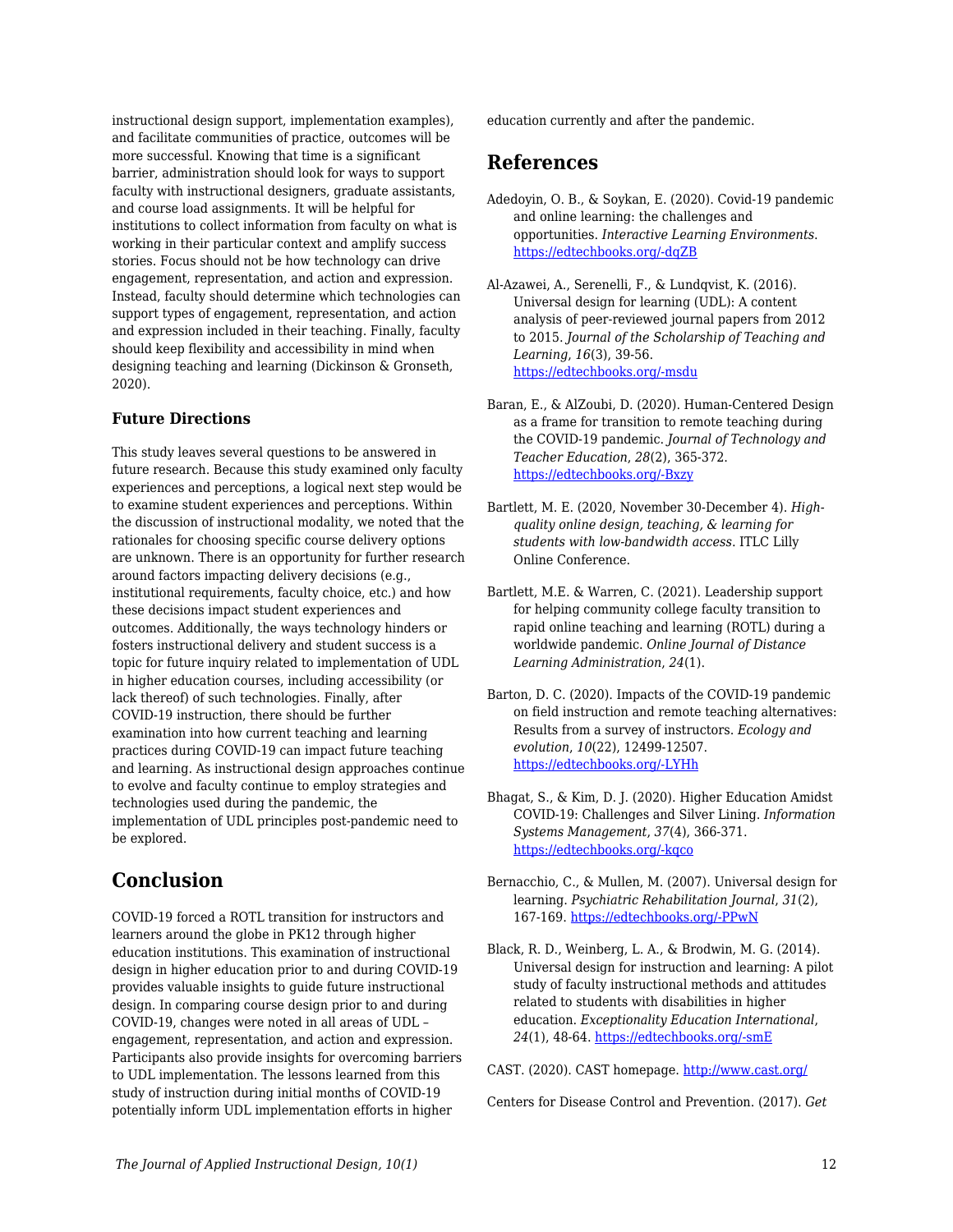*your school ready for pandemic flu*. U.S. Department of Health and Human Services. [https://edtechbooks.org/-csA](https://www.cdc.gov/nonpharmaceutical-interventions/pdf/gr-pan-flu-ed-set.pdf)

Center for Infectious Disease Research and Policy. (2010). *H1N1 & higher ed: Lessons learned pandemic influenza tools, tips, and takeaways from the big 10+2 universities.* [https://edtechbooks.org/-ZPSo](https://www.cidrap.umn.edu/sites/default/files/public/downloads/big102webfinal_0.pdf)

Chang, C. L., & Fang, M. (2020, June). E-Learning and online instructions of higher education during the 2019 novel coronavirus diseases (COVID-19) epidemic. *Journal of Physics: Conference Series 1574*(012166). [https://edtechbooks.org/-oRd](https://iopscience.iop.org/article/10.1088/1742-6596/1574/1/012166/meta)

Chapko, N. (2017, March). Faculty voices: Barriers to implementing UDL strategies. *Society for Information Technology & Teacher Education International Conference* (pp. 2516-2520). Association for the Advancement of Computing in Education (AACE). [https://edtechbooks.org/-CoT](https://www.learntechlib.org/p/177559/)

Chertoff, Natalie G. and Thompson, Ashleigh B. (2020). Applied strategies for remote student teaching due to COVID-19. *CUNY Academic Works.* [https://edtechbooks.org/-Iynw](https://academicworks.cuny.edu/oaa_pubs/18)

Coombs, N. (2010). *Making online teaching accessible: Inclusive course design for students with disabilities.* Jossey Bass.

Costa, A. L., & Kallick, B. (Eds.). (2008). *Learning and leading with habits of mind: 16 essential characteristics for success.* Association for Supervision and Curriculum Development.

Cutri, R. M., Mena, J., & Whiting, E. F. (2020). Faculty readiness for online crisis teaching: Transitioning to online teaching during the COVID-19 pandemic. *European Journal of Teacher Education*, *43*(4), 523-541. [https://edtechbooks.org/-nMmB](https://doi.org/10.1080/02619768.2020.1815702)

Daniel, J. (2020). Education and the COVID-19 pandemic. *Prospects*, *49*(1), 91-96. [https://edtechbooks.org/-nNuT](https://doi.org/10.1007/s11125-020-09464-3)

Davies, P. L., Schelly, C. L., & Spooner, C. L. (2013). Measuring the effectiveness of Universal Design for Learning intervention in postsecondary education. *Journal of Postsecondary Education and Disability*, *26*(3), 195-220. [https://edtechbooks.org/-DXIg](https://eric.ed.gov/?id=EJ1026883)

Dickinson, K. J., & Gronseth, S. L. (2020). Application of Universal Design for Learning (UDL) principles to surgical education during the COVID-19 pandemic: UDL for surgical education during COVID-19. *Journal of Surgical Education*. *77*(5), 1008-1012. [https://edtechbooks.org/-nPR](https://doi.org/10.1016/j.jsurg.2020.06.005)

Fovet, F., Mole, H., Jarrett, T., & Syncox, D. (2014). Like fire to water: Building bridging collaborations between disability service providers and course instructors to create user friendly and resource efficient UDL implementation material. *Collected Essays on Learning and Teaching*, *7*(1), 68-75. [https://edtechbooks.org/-nPZb](https://doi.org/10.22329/celt.v7i1.3999)

Fovet, F. (2018). Making it work! Addressing teacher resistance in systemic UDL implementation across schools. In N.K. Jangira, S. Limaye, & S. Kapoor (Eds.) *Inclusive Education: Practitioners' Perspectives.* School Inclusive Education Development Initiative.

Green, K. R. (2019, March). UDL and the university: Understanding the utility and affordances of Universal Design for Learning in postsecondary contexts. *Society for Information Technology & Teacher Education International Conference* (pp. 2582-2587). Association for the Advancement of Computing in Education (AACE). [https://edtechbooks.org/-mYyj](https://www.learntechlib.org/p/208014/)

Hall, T. E., Cohen, N., Vue, G., & Ganley, P. (2015). Addressing learning disabilities with UDL and technology: Strategic reader. *Learning Disability Quarterly*, *38*(2), 72-83. [https://edtechbooks.org/-Wxno](https://doi.org/10.1177%2F0731948714544375)

Harry, B., Sturges, K. M., & Klingner, J. K. (2005). Mapping the process: An Exemplar of process and challenge in grounded theory analysis. *Educational Researcher, 34*(2), 3–13. [https://edtechbooks.org/-MUgG](https://doi.org/10.3102/0013189X034002003)

He, Y. (2014). Universal design for learning in an online teacher educational course: Enhancing learners' confidence to teach online. *MERLOT Journal of Online Learning and Teaching, 10*(2), 283-298. [https://edtechbooks.org/-TZnU](https://jolt.merlot.org/vol10no2/he_0614.pdf)

Hord, S. M., Rutherford, W. L., Huling, L., & Hall, G. E. (2006). *Taking Charge of Change.* Southwest Educational Development Laboratory.

Hodges, C., Moore, S., Lockee, B., Trust, T., & Bond, A. (2020). The difference between emergency remote teaching and online learning. *Educause Review*, *27*. [https://edtechbooks.org/-sZA](https://er.educause.edu/articles/2020/3/the-difference-between-emergency-remote-teaching-and-online-learning)

Johnson, N., Veletsianos, G., & Seaman, J. (2020). US

Haynes, A. S. (2020). UDL in action: Implementing strategies in a large online course. In A. S. Haynes. (Eds.), *UXD and UCD Approaches for Accessible Education* (pp. 59-79). IGI Global. [https://edtechbooks.org/-dNpI](https://doi.org/10.4018/978-1-7998-2325-4.ch004)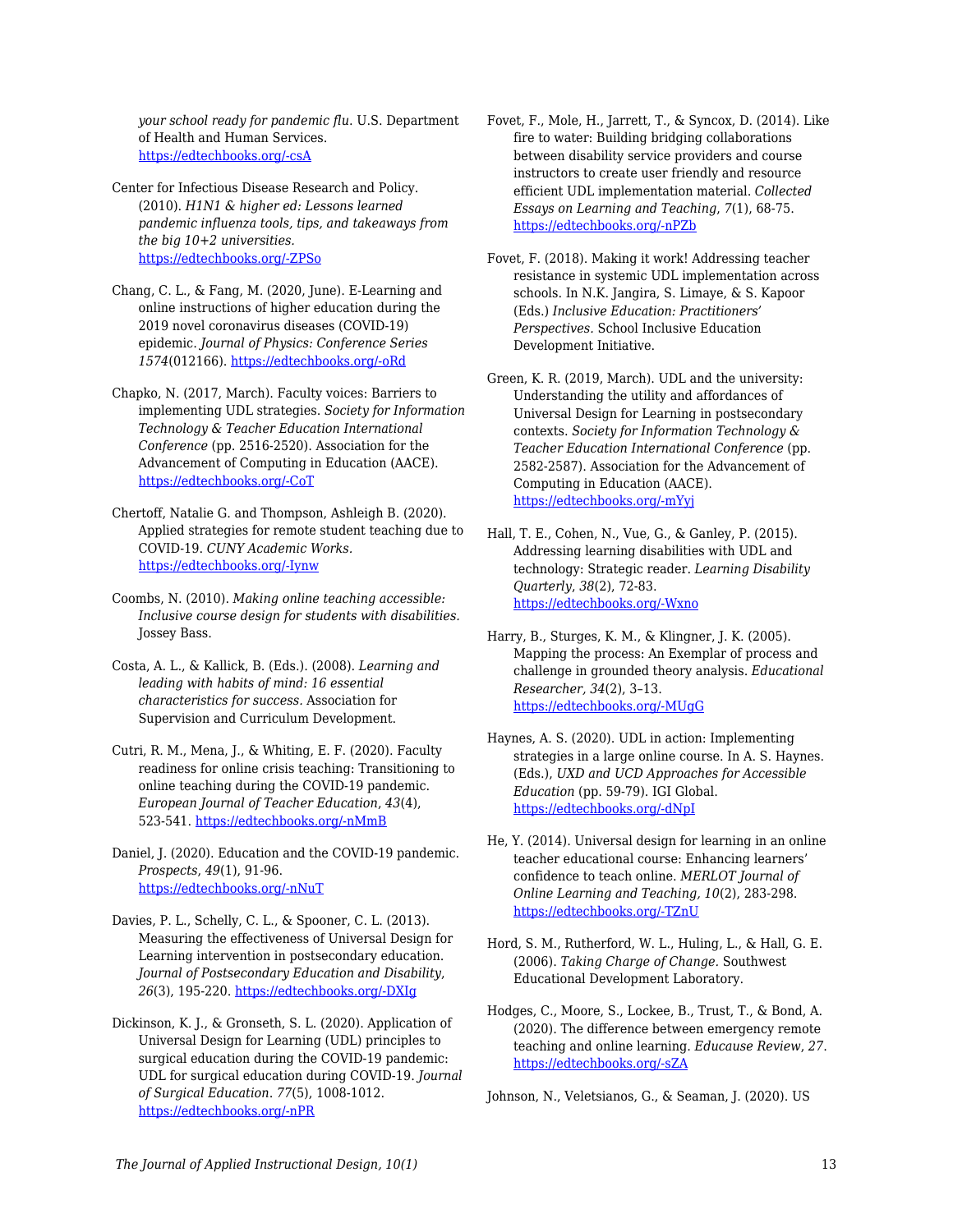Faculty and Administrators' Experiences and Approaches in the Early Weeks of the COVID-19 Pandemic. *Online Learning*, *24*(2), 6-21. 1. [https://edtechbooks.org/-qjU](https://doi.org/10.24059/olj.v24i2.2285)

Kramer, A. (2019). UDL and administrators. In W. W. Murawski & K. L Scott (Eds.), *What Really Works with Universal Design for Learning*, 241-254.

Krosnick, J. A. (1999). Survey research. *Annual review of psychology*, *50*(1), 537-567. [https://edtechbooks.org/-Aaqk](https://doi.org/10.1146/annurev.psych.50.1.537)

- Kumar, K. L. & Wideman, M. (2014). Accessible by design: Applying UDL principles in a first year undergraduate course. *Canadian Journal of Higher Education*, *44*(1), 125-147. [https://edtechbooks.org/-GTK](https://eric.ed.gov/?id=EJ1028772)
- Lambert, R. & Schuck, R. (2020). "The wall now between us"; Teaching math to students with disabilities during the COVID spring of 2020. *Open Science Framework Preprints.* [https://edtechbooks.org/-cukc](https://doi.org/10.31219/osf.io/xe6b2)
- Lancaster, P. (2008). Universal design for learning. *Colleagues. 3*(1), 4-5. [https://edtechbooks.org/-Miw](http://scholarworks.gvsu.edu/colleagues/vol3/iss1/5)
- LaRocco, D. J., & Wilken, D. S. (2013). Universal Design for Learning: University faculty stages of concerns and levels of use. *Current Issues in Education*, *16*(1), 1-13. [https://edtechbooks.org/-SYxz](https://cie.asu.edu/ojs/index.php/cieatasu/article/view/1319/556)
- Lincoln, Y. & Guba, E. G. (1985). *Naturalistic inquiry.* Sage.
- Lowenthal, P., Borup, J., West, R., & Archambault, L. (2020). Thinking beyond Zoom: Using asynchronous video to maintain connection and engagement during the COVID-19 pandemic. *Journal of Technology and Teacher Education*, *28*(2), 383-391. [https://edtechbooks.org/-zepc](https://www.learntechlib.org/primary/p/216192/)
- Miles, M. B. & Huberman, A. M. (1994). *Qualitative data analysis: An expanded sourcebook* (2nd ed.). Sage Publications, Inc.
- O'Keefe, L., Rafferty, J., Gunder, A., Vignare, K. (2020, May 18). *Delivering high-quality instruction online in response to COVID-19: Faculty playbook.* Every Learner Everywhere. [https://edtechbooks.org/-jgJ](https://www.everylearnereverywhere.org/resources/delivering-high-quality-instruction-online-in-response-to-covid-19/)
- O'Shaughnessy, T. (2020, December 2). Quick tips for teaching online: Accessibility, educational material and Universal Design for Learning (UDL). [https://edtechbooks.org/-QyoC](https://www.ul.ie/ltf/news-centre/news/quick-tips-teaching-online-accessibility-educational-material-and-universal-design)
- Patton M. Q. (1999). Enhancing the quality and credibility of qualitative analysis. *Health Services Research*, *34*(5, Pt. 2), 1189–1208.

### [https://edtechbooks.org/-RsWP](https://www.ncbi.nlm.nih.gov/pmc/articles/PMC1089059/)

- Robinson, D. E. & Wizer, D. R. (2016). Universal Design for Learning and the quality matters guidelines for the design and implementation of online learning events. *International journal of Technology in Teaching and Learning*, *12*(1), 17-32. [https://edtechbooks.org/-Qag](https://files.eric.ed.gov/fulltext/EJ1213328.pdf)
- Rose, D. & Meyer, A. (2008). *A Practical Reader in Universal Design for Learning.* Harvard Press.
- Saldana, J. (2016). *The Coding Manual for Qualitative Researchers (3rd edition).* Sage.
- Schelly, C. L., Davies, P. L., & Spooner, C. L. (2011). Student perceptions of faculty implementation of Universal Design for Learning. *Journal of Post Secondary Education and Disability*, *24*(1), 17-30. [https://edtechbooks.org/-ndYL](https://eric.ed.gov/?id=EJ941729)
- Smith, C. (2020). Challenges and opportunities for teaching students with disabilities during the COVID-19 pandemic. *International Journal of Multidisciplinary Perspectives in Higher Education*, *5*(1), 167-173. [https://edtechbooks.org/-cHBv](https://doi.org/10.32674/jimphe.v5i1.2619)
- Strauss, A. L. (1987). *Qualitative Analysis for Social Scientists.* Cambridge University Press.
- Strauss, A. L & Corbin, J. (1990). *Basics of Qualitative Research: Grounded Theory Procedures and Techniques.* Sage.
- Tobin, T. J. (2018). Re-framing UDL for broader adoption in higher education. *Learning Disabilities*, *21*(2), 3-14. [https://edtechbooks.org/-YpPI](https://www.uduc.org/wp-content/uploads/2019/08/20181114-AHEAD-Higher-Ground-Tobin-UDL-Jedi-White-Paper.pdf)

## **Appendix**

### **Universal Design for Learning (UDL) in Higher Education Instruction**

### **Pre- and Post- COVID 19 Instruction Faculty Survey**

#### Course Format

- 1. Pre-COVID 19 Onset Instruction: What was the primary format of your course? (Select all that apply)
	- 1. Online Asynchronous
	- 2. Online Synchronous
	- 3. Face-to-face
	- 4. Hybrid
	- 5. Other:
- 2. Post-COVID 19 Onset Instruction: What was the primary format of your courses? (Select all that apply)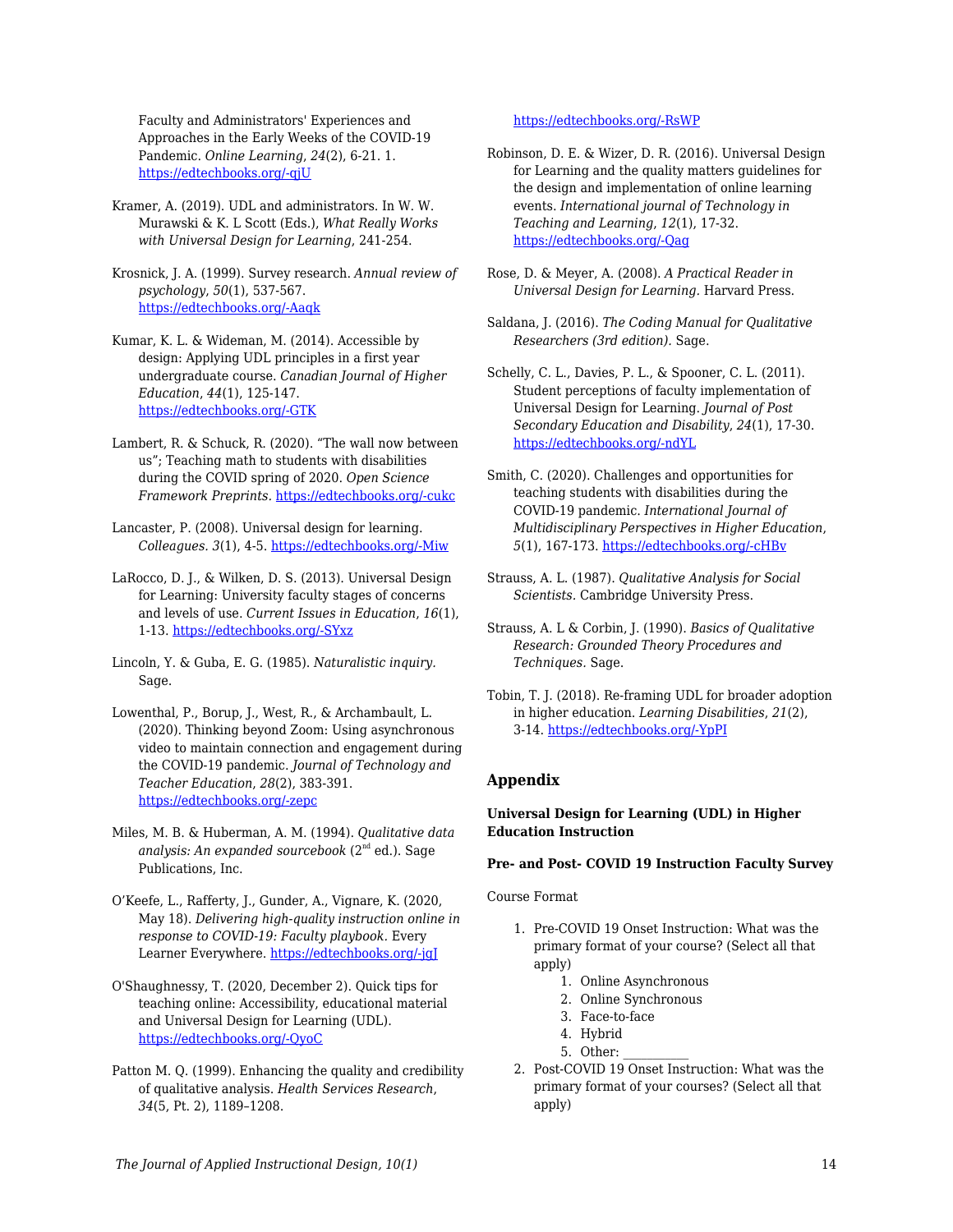- 1. Required Online/Remote Synchronous
- 2. Optional Online/Remote Synchronous
- 3. Online Asynchronous
- 4. Other:

Application of UDL Principles

- 3. Do you intentionally use or apply Universal Design for Learning principles in your course design the majority of the time?
- 4. Yes, only before the onset of COVID-19
- 5. Yes, before and after the onset of COVID-19
- 6. Yes, only after the onset of COVID-19
- 7. No
- 8. I'm not sure
- 9. I don't know what UDL is

#### Universal Design for Learning

Universal Design for Learning (UDL) Is a Framework to Improve and Optimize Teaching and Learning for All People Based on Scientific Insights into How Humans Learn. It Is an Instructional Approach That Includes Considering the Diverse Needs, Strengths, and Interests of Individuals, as Well as the 'What', 'How', and 'Why' of Learning, During Curriculum Design (CAST, 2020).

#### Representation

- UDL, the "What" of Learning Is Referred to as Representation. Representation Refers to the Means Through Which Instructors Present Content to Be Learned. UDL Encourages the Use of Multiple Means of Representation to Present Content to Students (CAST, 2020).
	- 4. Pre-COVID 19 Onset Instruction: How did you primarily represent the content you teach to students? (e.g., spoken lecture, slides, assigned reading, videos)
	- 5. Post-COVID 19 Onset Instruction: How did you primarily represent the content you teach to students? (e.g., spoken lecture, slides, assigned reading, videos)

#### Engagement

- In UDL the "Why" of Learning Is Referred to as Engagement. Engagement Refers to the Means Through Which Students Engage with the Content. UDL Uses Multiple Means of Engagement to Stimulate Interest and Motivation for Learning (CAST, 2020).
	- 6. Pre-COVID 19 Onset Instruction: How did you primarily engage students in learning the content of your course? (e.g., whole-class discussion, discussion boards, small group activities, practice

of skills)

7. Post-COVID 19 Onset Instruction: How did you primarily engage students in learning the content of your course? (e.g., whole-class discussion, discussion boards, small group activities, practice of skills)

## Action/Expression

- In UDL the "How" of Learning Is Referred to as Action/expression. Action/Expression Refers to the Ways in Which Students Are Assessed. UDL Uses Multiple Means of Action/expression to Differentiate the Ways That Students Can Express What They Know (CAST, 2020).
	- 8. Pre-COVID 19 Onset Instruction: How did you primarily assess students' knowledge or understanding of the content of your course? (e.g., reflective journaling, quizzes, exams, skillbased assignments)
	- 9. Post-COVID 19 Onset Instruction: How did you primarily assess students' knowledge or understanding of the content of your course? (e.g., reflective journaling, quizzes, exams, skillbased assignments)

#### Barriers

- This Section Inquires About the Perceived Challenges Faced in Implementation of UDL Principals During Course Design and Development Both Pre and Post COVID-19.
	- 10. Pre-COVID 19 Onset Instruction: What barriers did you encounter with attempting to apply UDL principles to course development? (e.g., unaware of UDL principles, the course was already designed, time required to provide multiple means, type of technology available)
	- 11. Post-COVID 19 Onset Instruction: What barriers did you encounter with attempting to apply UDL principles to course development? (e.g., unaware of UDL principles, the course was already designed, time required to provide multiple means, type of technology available)
	- 12. Post-COVID 19 Onset Instruction: How did you overcome the barriers you mentioned in question 11?

### Course Information

- Consider the Majority of the Courses You Taught in Spring 2020 When Answering the Following Questions.
	- 13. What level students do you primarily teach? (Select all that apply)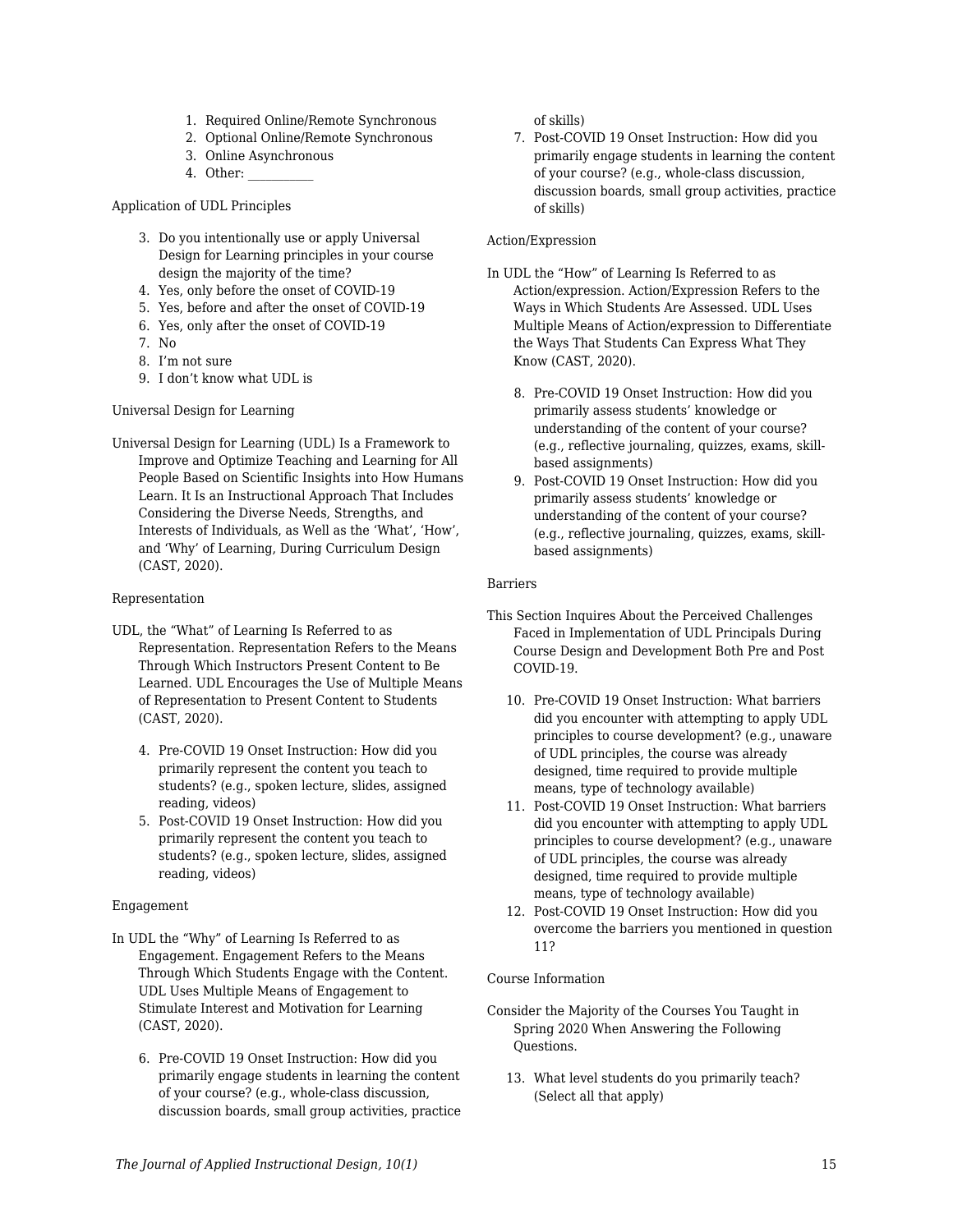- 1. freshmen
- 2. sophomores
- 3. juniors
- 4. seniors
- 5. masters level
- 6. doctoral student
- 7. other (i.e., JD, MD)
- 14. What is the average enrollment in the courses you teach? (select all that apply)
	- 1. Less than 25 students
	- 2. 25 50 students
	- 3. 51 -100 students
	- 4. more than 100 students